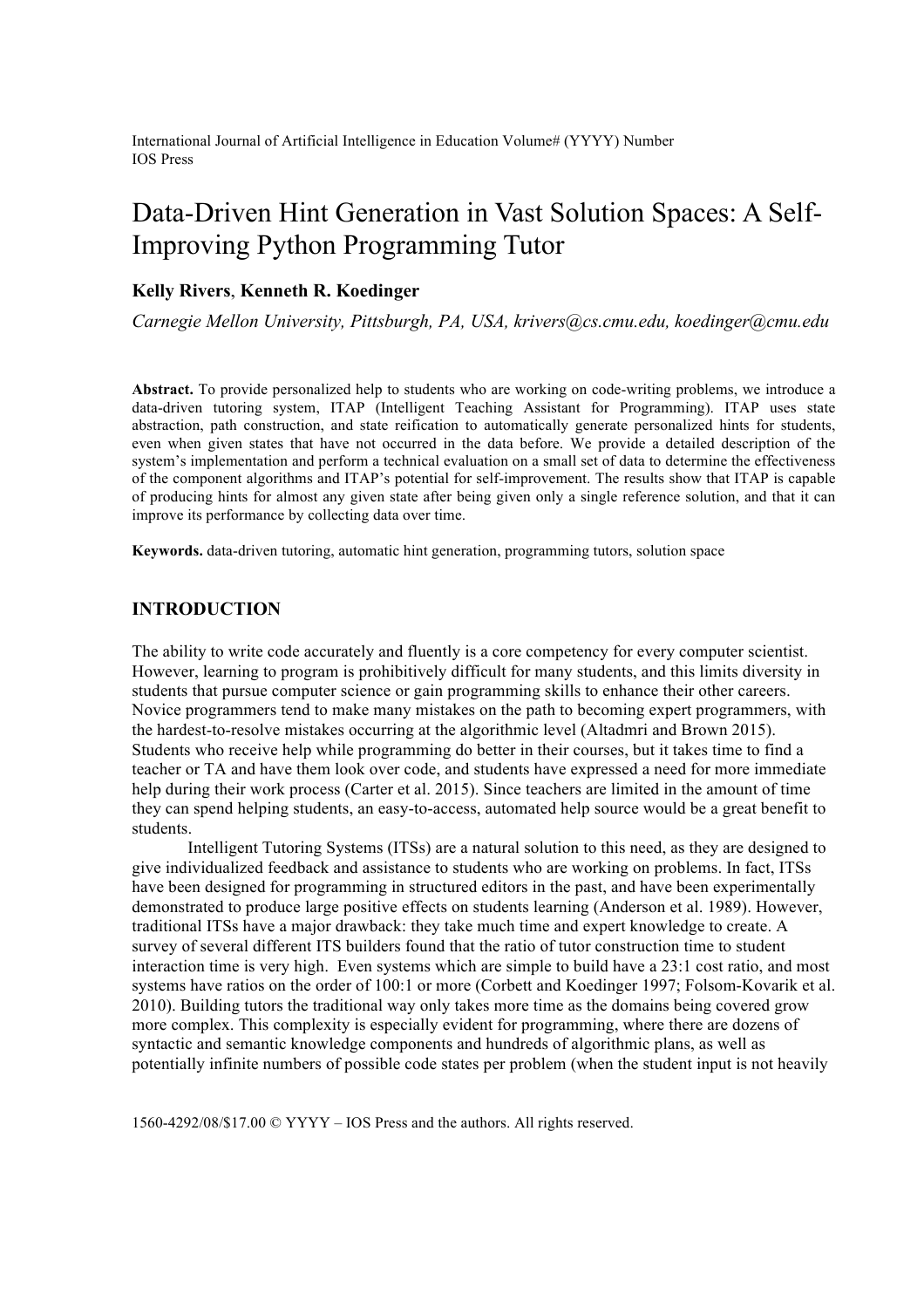structured). Even simple programming problems can have multiple separate correct solutions and hundreds of intermediate states, and each of these states can be rewritten in hundreds of ways by varying the code's ordering or adding extra code. In a domain with such vast solution spaces, a less effort-intensive tutor authoring technique is needed.

Instead of having experts provide the knowledge used within tutors, we can assemble that knowledge through the use of student data, particularly the solutions students write when they solve open-ended problems. In the programing domain, these solutions are the code written to solve a given programming problem. Student solutions can be used to construct a solution space consisting of all of the different states that students have created while working in the past, with paths between the states showing how to get from any given state to a correct state. The idea of data-driven tutor authoring is not new, but past efforts, such as Bootstrapping Novice Data (McLaren et al. 2004) and the Hint Factory (Barnes and Stamper 2008), rely entirely on the collected data to fill out the possible paths, giving help to students based on what others before them have done. This approach is severely limited for domains with large solution spaces, as it cannot provide help to students in states that have not been seen before and it does not guarantee that every student will always be able to get a hint.

In this paper, we address this limitation on hint generation and extend the concept of datadriven tutoring to more generally address the challenge of building ITSs in open-ended problem solving domains where *concrete* state coverage is impossible to achieve (i.e., there are infinitely many states, so it is impossible to anticipate what all of them will be). To do so, we have developed a process for tutor construction that goes beyond data reuse by automatically computing more *abstract* versions of observed states and constructing new paths in addition to the ones seen before. Our system, the Intelligent Teaching Assistant for Programming (ITAP) combines algorithms for *state abstraction*, *path construction*, and *state reification* to fully automate the process of hint generation. ITAP makes it possible to generate a full chain of hints from any new code state to the closest goal state. Further, ITAP is an instance of a self-improving ITS (Kimball 1982), a tutor that continually improves its ability to provide hints that are personalized to each students' individual solution to a problem. It does so by updating the solution space every time a student attempts a solution and recomputing optimal paths. ITAP currently recognizes correct solutions and provides hints on semantically or algorithmically incorrect programs; it currently is not implemented to handle syntactically incorrect programs.

In past work, we've introduced the concepts of canonicalization and path construction, and we've demonstrated how solution space reduction and goal individualization can be achieved using a diverse set of programming problem solutions (Rivers and Koedinger 2012, 2014). In this paper, we provide a more thorough description of all the sub-components of ITAP, including how the whole system ties together, and we perform a technical analysis using data collected from students working on programming problems in real time. This data makes it possible for us to test the system in a more realistic setting by using intermediate code at varying levels of completion, instead of relying on final submissions, which are usually almost correct. We also discuss the algorithm's potential for making self-improving tutor development easily accessible to teachers and researchers. Though we have not yet been able to perform an authentic evaluation of ITAP with students, we believe that the technical and theoretical contributions made by this paper (which are backed up by the technical evaluation) are supported by the past literature on the effectiveness of other automatic hint generation systems.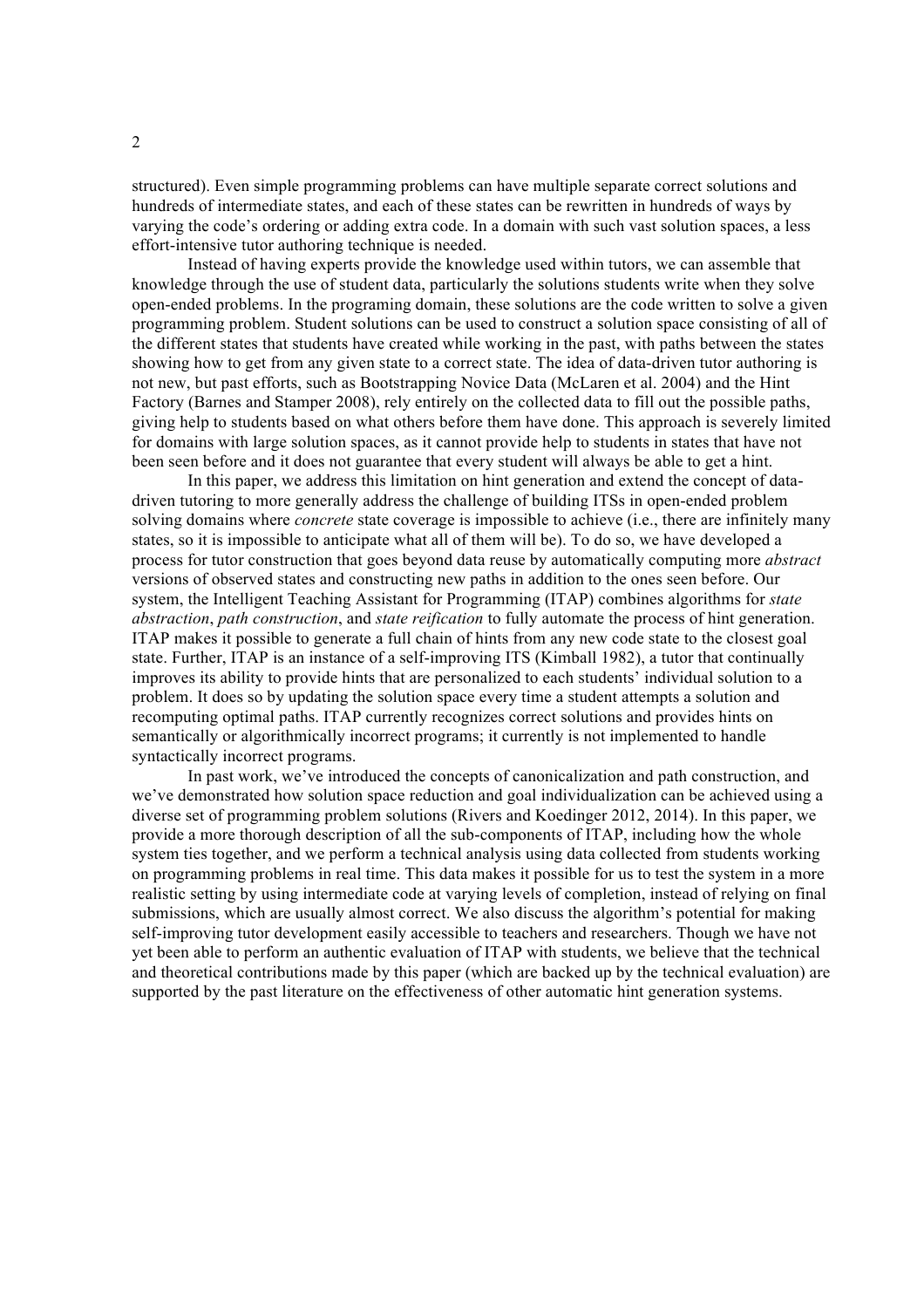### **BACKGROUND**

A variety of systems have been built to provide tutoring services for programming problems. Many of these use approaches traditional to ITS design, such as providing examples, simulation, or scaffolding dialogue; a review of such systems is provided by Le et al. (2013). These services accomplish many of the goals of tutoring systems, but none of them provide next-step hints for code-writing problems.

Having personalized feedback such as next-step hints is an integral and highly beneficial aspect of intelligent tutoring system design, as was originally demonstrated with the Lisp tutor, which showed that greater control over feedback options led to more efficient learning (Corbett and Anderson, 2001). Other studies have demonstrated that struggling students benefit from higher levels of tutor interaction (Razzaq et al. 2007) and that bottom-out hints can be treated by students as helpful worked examples (Shih et al, 2011), Hints generated from data have been evaluated in classroom contexts with positive results; for example, the Hint Factory was shown to help students complete more problems (Stamper et al. 2011) and help students complete problems more efficiently (Eagle and Barnes, 2013). Therefore, it is important for us to design techniques for generating these valuable next-step hints.

Hint-enabled tutors for code-writing are rare, as they take much time and effort to create. However, there are a few examples outside of data-driven tutors which have been made. Constraintbased tutors provide one approach, due to the ease of using test cases as constraints; one example even uses Prolog patterns to model a solution space (Le and Menzel 2007). Another example is an interactive functional programming tutor for Haskell, which uses model solutions and teacherannotated feedback to provide tutored support for various programming states. This tutor uses a library of strategies and rewrite rules to support a variety of solution types, which is very similar to our own state abstraction technique (Gerdes et al. 2012).

#### **Data-Driven Hint Generation for Programming**

Data-driven tutoring is a subfield of intelligent tutoring that bases decision-making within the tutor on old student work instead of a knowledge base built by experts or an author-mapped graph of all possible paths. The first iteration of data-driven tutoring with a focus on hint generation was started by the Hint Factory, a system for logic tutors which uses Markov decision processes to collapse student action paths into a single graph, a solution space (Barnes and Stamper 2008). This approach is dependent on pre-existing student data, but is still able to generate next-step hints for a large number of the states with a relatively small subset of the data.

The Hint Factory approach of using pre-existing data has been extended to work in other domains more closely related to programming. One example is a tutor for learning how to work with linked lists, using the data structure's state for solution state representation (Fossati et al. 2009). Another adaptation brought hint generation to educational games with a new form of state representation that used the output of the game to represent the student's current work (Hicks et al. 2014). When this output format is used by the Hint Factory, it is able to generate hints more often and with less data than code-based states (Peddycord III et al. 2014), though the hints are focused on changing the output instead of changing the code.

Our own method of path construction extends the Hint Factory by enhancing the solution space, creating new edges for states that are disconnected instead of relying on student-generated paths (Rivers and Koedinger 2014). This makes it possible to generate hints for never-seen-before states, which the original Hint Factory could not do. This method has been adapted to work within an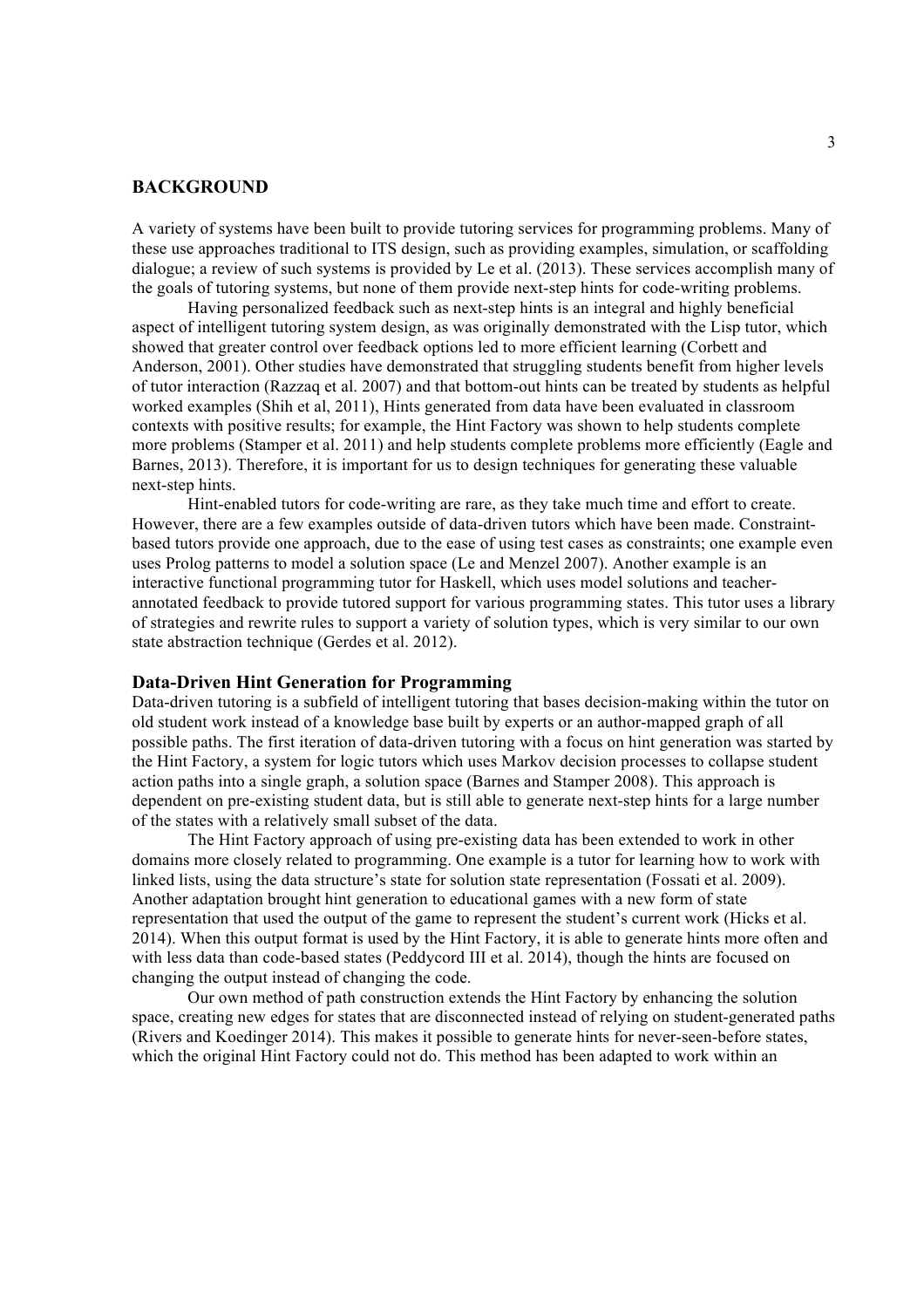educational game for programming, using the visual programs that the students create to populate a solution space (Min et al. 2014). Similar work has also been done with the goal of giving students feedback on programming style, by creating chains of correct solutions in order to help students make their code more readable (Moghadam et al. 2015). A recent comparative analysis by Piech et al. (2015) tested multiple solution space generation algorithms (including our path construction and their problem solving policies) to determine how often the selected next states matched the next states chosen by expert teachers. They found that several of the approaches had a high match rate, indicating that this new approach has great potential to generate the hints that students will benefit the most from.

There have been other data-driven tutoring approaches developed in recent years that are not based on the Hint Factory approach. For example, several researchers used program synthesis as a method for automatic generation of hints. Singh et al. (2013) used error models and program sketches to find a mapping from student solutions to a reference solution. Lazar and Batko (2014) used studentgenerated text edits to correct programs over time, an algorithm that could sometimes support even non-parseable programs. Perelman et al (2014) used all common expressions that occurred in code to create a database that was then used for hint generation, instead of mining the edits themselves. These approaches have great potential for supporting new and obscure solutions, but also have the drawback of only working on solutions which are already close to correct; they all tend to fail when the code has many different errors.

One other common approach to data-driven tutoring uses clustering to separate code into different solution approaches instead of generating paths. A standard example of such a system ues state representation to identify the closest optimal solution for any given state, then highlights the differences between states as a hint (Gross et al. 2014). Eagle et al. (2012) combined with this approach with the Hint Factory model to enable macro-level hints in a logic proof tutoring environment. They had solution clusters manually annotated and computed paths between clusters so that students could receive algorithm-level hints instead of getting hints on the details they needed to change.

## **IMPLEMENTATION**

In the following section we describe in detail how ITAP works by covering the algorithm for constructing a solution space and the methodology for representing solution states. We follow this description with a step-by-step demonstration of how the algorithm comes together to generate a hint for a single example.

ITAP requires a two pieces of expert knowledge to run independently, though this knowledge is kept to a minimum. The needed data is:

- At least one reference solution to the problem (e.g. a teacher exemplar).
- A test method that can automatically score code (e.g. pairs of expected input and output).

Both reference solutions and test methods are already commonly created by teachers in the process of preparing assignments, so the burden of knowledge generation is not too large.

#### **Solution Space Construction**

Once the exemplar solution has been added, ITAP can begin processing new data to construct a solution space for the problem. We define a *solution space* to be a graph of intermediate states that students pass through as they work on individual problems, where each state is represented by the student's current code. Directed edges are added to the graph to provide 'next steps' for every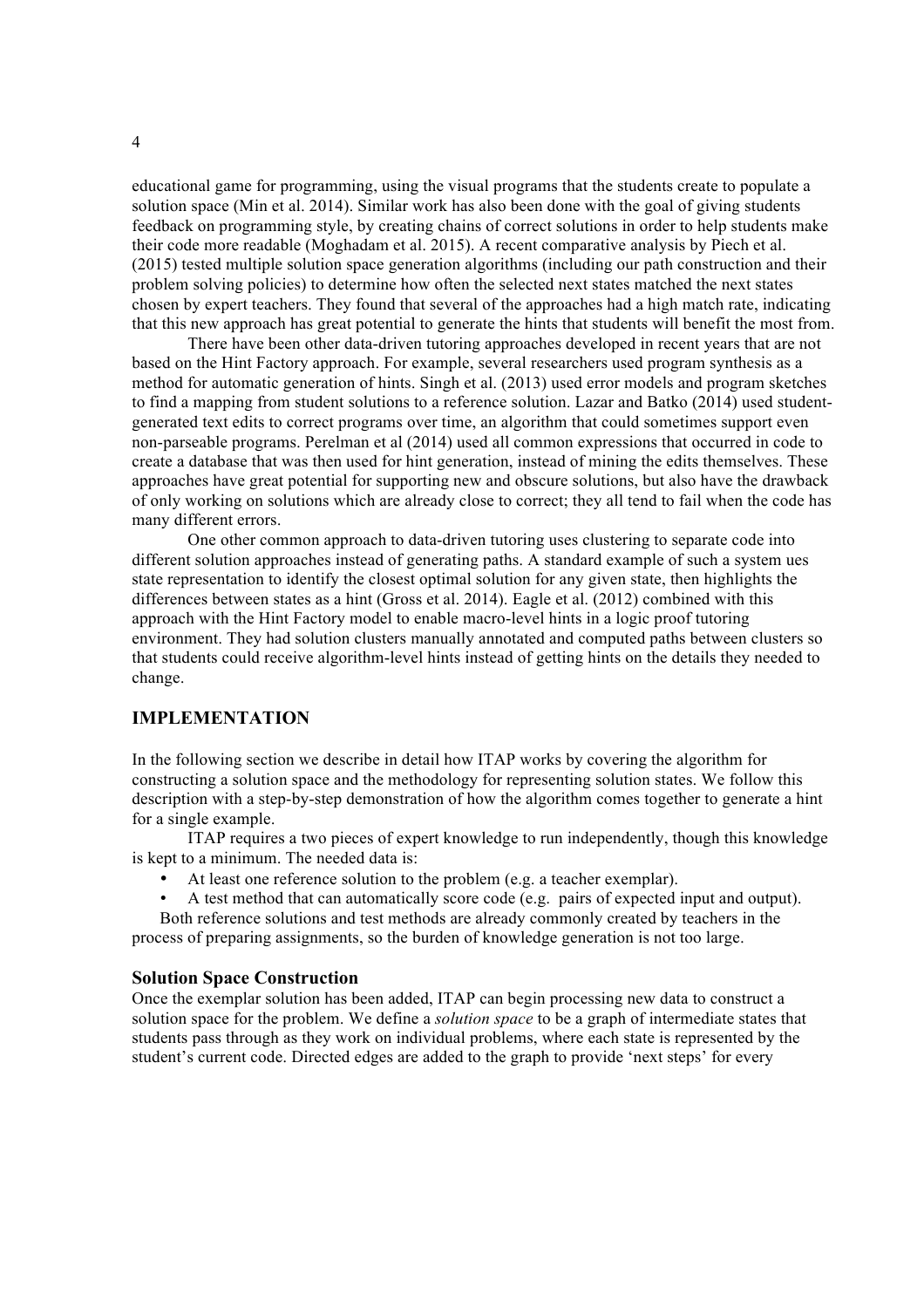incorrect state, with edges eventually leading to correct states (where 'correct' states score perfectly on the provided test methods). These edges determine the optimal path of actions that a student can take to solve the problem.

In the next section, we describe how the path construction algorithm adds new states that have not been seen before to the solution space. We also explain how the edges between states can be broken down into hint-sized chunks with token-by-token hint chaining.

#### *Path Construction Algorithm*

Path construction (Rivers and Koedinger 2014) is the process used to insert new states into the solution space, to determine which actions a student should take to move from their incorrect state to a correct one. This algorithm makes it possible to give hints even when code has never been seen before, and can identify new and personalized correct solutions for students. Generated hints take the form of edits between states, where edits are applied in order to change the current state into the 'next state'.

To define edits between program states, we represent program code with *abstract syntax trees*  (ASTs). An AST is an intermediate representation of a program created by the compiler during the process of converting the program from text into binary code; an example is shown in Figure 1. Since ASTs are stored as data structures (trees), we can use tree edit functions to directly compare them. To find a set of differences, we compare the two AST trees of the two program states. If both are AST nodes of the same type (for example, two while loops), we recursively compare each of their child nodes and combine all found changes; if they are two AST nodes of different types, we can instead create an edit at that location.



**Fig. 1** An example of a program code state and the corresponding AST.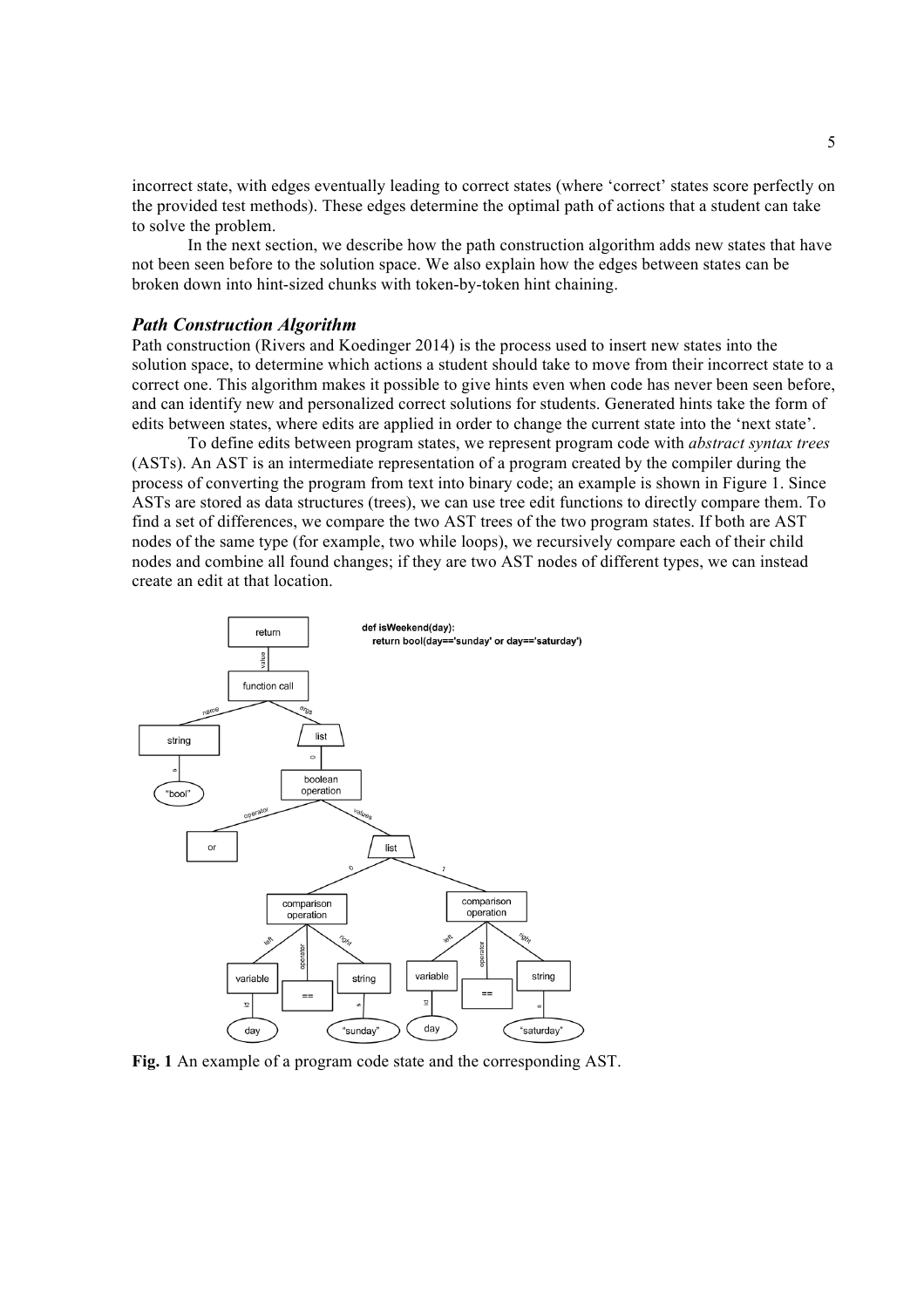We call the edits generated from AST comparison *change vectors* (see Figure 2 for an example). A change vector has several properties:

- **Path:** a list of nodes and indices which can be traversed through an AST to get to the place where the edit occurs. This serves as a location marker for the change vector.
- **Old** and **New Expressions:** these are the old and new values, respectively. For most change vectors, they are code expressions, but for some they are locations; for example, we could be moving a statement from line 1 to line 3, where 1 and 3 are old and new values.
- **Type:** currently, we have several different edit types. The basic type replaces an old value with a new value. *Sub* vectors describe edits where the old expression is a subset of the new, while *Super* vectors describe the opposite, edits where the new expression is a subset of the old. *Add* vectors insert a new value into a location, and *Delete* vectors remove an old value from a location. Finally, *Swap* vectors give the locations of two values which can be swapped with each other, and *Move* vectors identify a location that should be moved to a different place.

```
Type: Replace
Path: (return, value) - (function call, args) - (list, 1) - (comparison operation, right) - (string, s)
Old Expression: "saturday"
New Expression: "Saturday"
```
**Fig. 2** An example change vector for the program shown in Figure 1

With the comparison method and change vectors, we can define a distance metric between ASTs which computes the percentage of nodes that occur in both trees. This will directly correspond to the number of edits needed to change one AST into another. With the comparison function and distance function, we can define the path construction algorithm.

First, we determine the *optimal goal state* for the given state. This is done by comparing the given state to every correct state within the solution space to determine which state is closest (according to the distance function). Figure 3 shows this comparison for a simple solution space.

| <b>Original State</b>        | Distance | <b>Goal States</b>                                                       |
|------------------------------|----------|--------------------------------------------------------------------------|
| def canDrinkAlcohol(v0, v1): | 0.3      | def canDrinkAlcohol(v0, v1):<br>return ( $(21 \le v0)$ and (not v1))     |
| return $((20 < v0)$ and v1)  | 0.64     | def canDrinkAlcohol(v0, v1):<br>return bool( $((21 \le v0)$ * (not v1))) |

**Fig. 3** An original state being compared to all the goal states in the solution space, and the resulting distances (which all fall between 0 and 1). In this case, the first goal is chosen.

Sometimes this first goal state perfectly represents the best goal state for the student. However, there are often differences between the current state and the goal state which do not change the results of the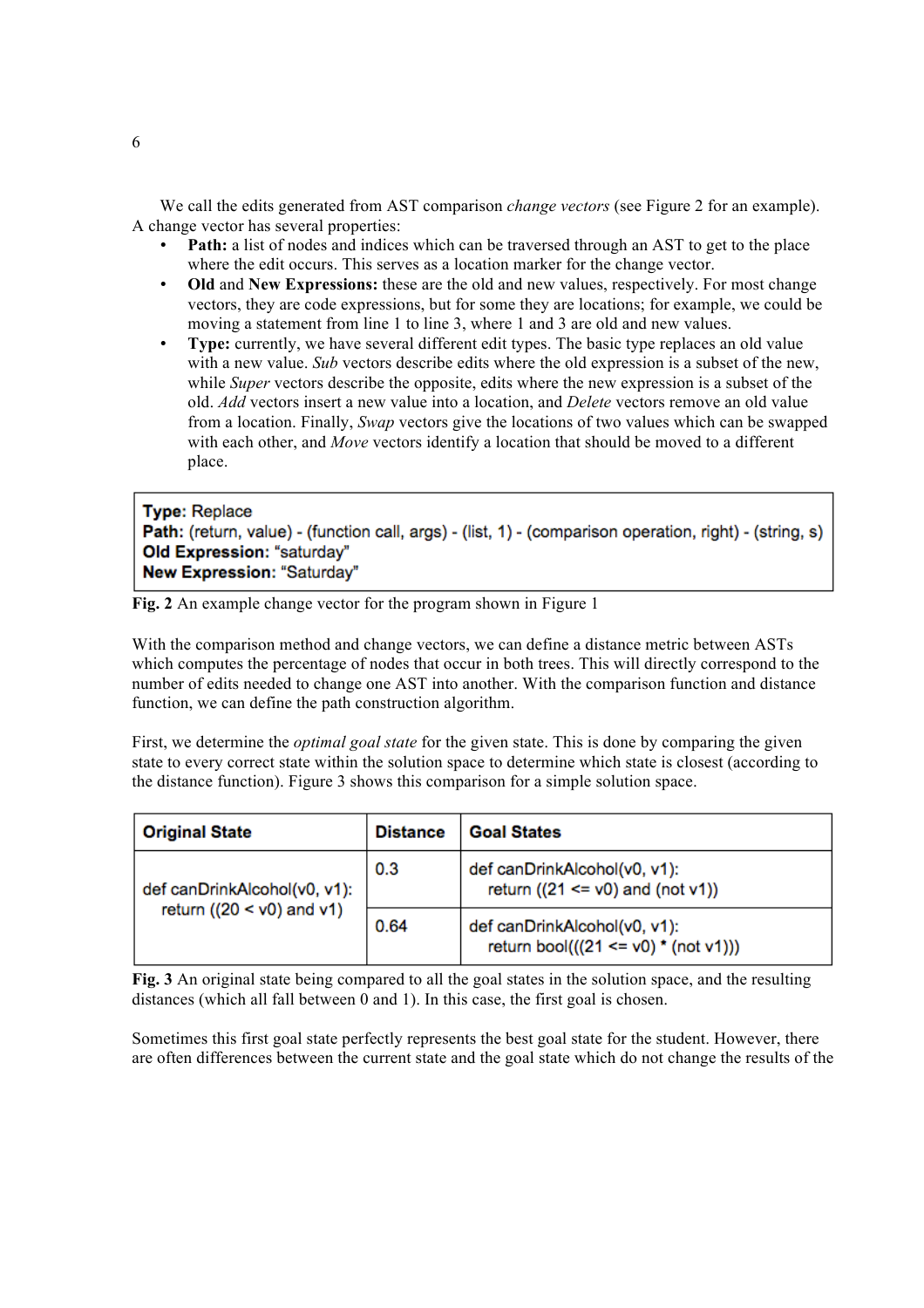test cases. It is inefficient to give students hints for these types of edits, since they aren't necessary and might not contribute to learning. Therefore, we seek to personalize the goal state by reducing the set of edits between the given state and the correct state to a minimal set.

To reduce the edit set, we compute the power set of the set of edits, i.e., the set of all possible subsets of edits. Each subset of edits is then applied to the given state, to determine whether any of them lead to a correct solution. If there are some subsets which do lead to correct solutions, we compute their distances from the given state and choose the set which is closest to the given state as the final goal state (see Figure 4 for an example). This new, personalized goal state is the closest current solution for the given student. Due to the exponential nature of power sets, we institute a cutoff of 15 edits for this process; states with more than 15 edits are given a simple path where the edge leads from the current state directly to the original goal.

| <b>Original State</b>                                        | <b>Edit Subset</b>                                                  | Score |
|--------------------------------------------------------------|---------------------------------------------------------------------|-------|
|                                                              | def canDrinkAlcohol(v0, v1):<br>return ( $(21 < v0)$ and v1)        | 0.4   |
| def canDrinkAlcohol(v0, v1):<br>return ( $(20 < v0)$ and v1) | def canDrinkAlcohol(v0, v1):<br>return ( $(20 \le v0)$ and v1)      | 0.4   |
|                                                              | def canDrinkAlcohol(v0, v1):<br>return $((20 < v0)$ and $(not v1))$ | 1.0   |

**Fig. 4** There are three edits between the original state and the original goal chosen for it, but testing subsets of these edits reveals that only one of the edits is needed (the third). By applying just this edit, we create a new goal that is personalized for the student.

Once the personalized goal state has been identified, the algorithm moves to the second step: finding all possible next states. Here, we again generate the power set of all edits between original state and goal, and apply all subsets of edits to create intermediate states. Not all of these intermediate states are good states; some of them do much worse than the original state, and others might produce awkward code. We identify three properties that are required to identify an intermediate state as 'valid':

- 1. A valid state must be well-formed and compilable.
- 2. A valid state must be closer to the goal than the original solution state.
- 3. A valid state must do no worse than the original solution state when tested.

The first two properties are straightforward- there is no sense in telling a student to go to a state that is not well-formed, and there is little point in making a change if it does not move the student closer to the solution. In fact, if the difference function is properly defined, these two properties should always be met. However, the third property can be debated; sometimes, one needs to break a solution to make it better overall. While it is possible that this sort of backtracking may eventually improve a student's solution, it is unlikely that a student will apply a change if they see that it reduces their score, so we retain this property for the initial version of the algorithm.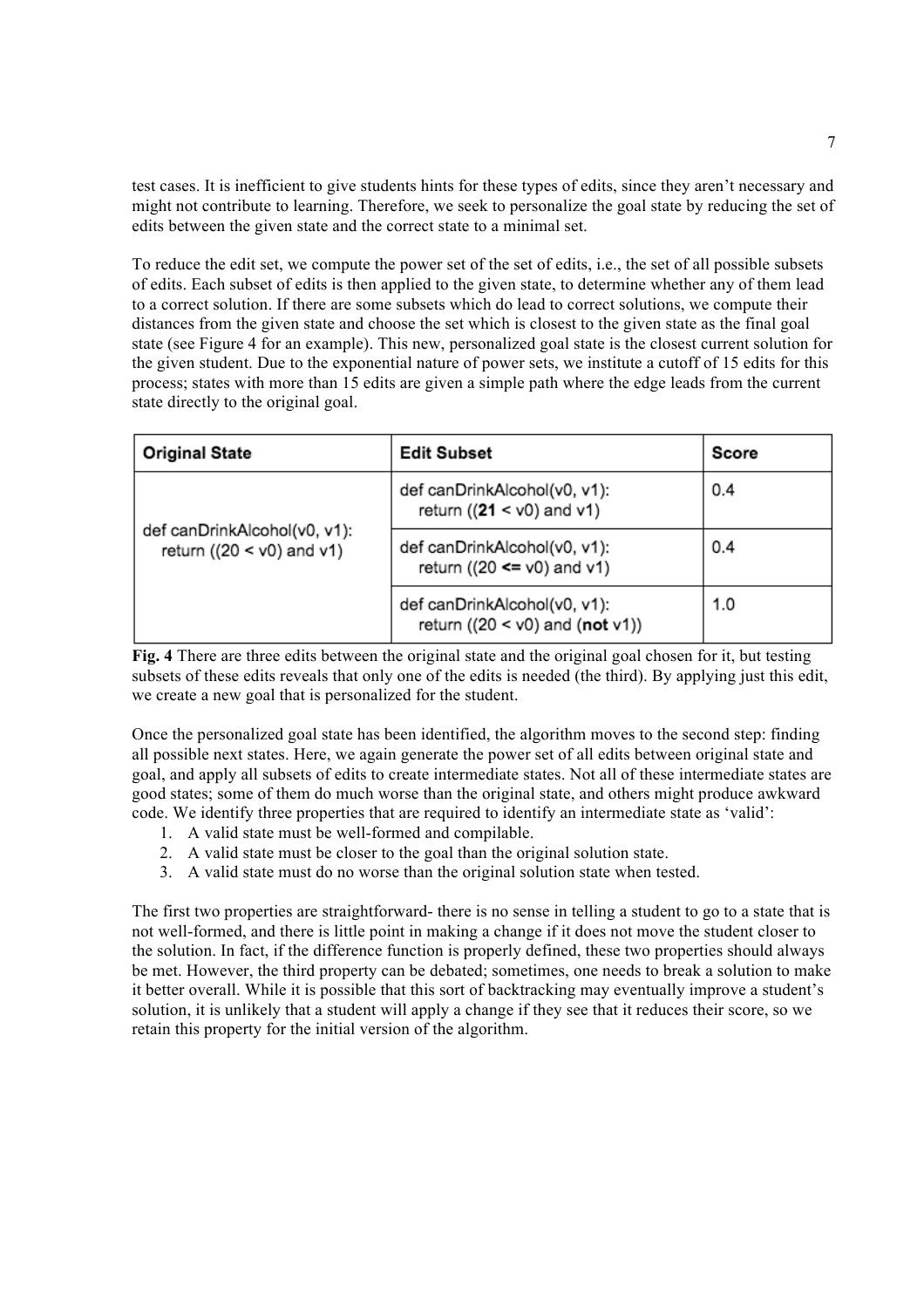Once the path construction algorithm has found the optimal goal for the solution state and identified all valid intermediate states between the state and the goal it enters the third step, where it identifies a path using the intermediate states to lead from the solution to the goal. To choose the intermediate states that will be used, we identify several properties that can be used to compute a state's *desirability*:

- **Times Visited**: a state which has been seen before is a state which we know is fathomable; otherwise, it would not have been submitted by a student in the past. This does not ensure that the state is good, or even reasonable, but it does provide some confidence in the state's stability.
- **Distance to Current State**: it is best if a state is close to the student's original solution; this ensures that the student will not need to make too many token edits based on the hint.
- **Test Score**: a stable next state should do as well on the test cases as possible, to ensure that the student makes good progress towards the goal.
- **Distance to Goal State**: the state should be as close to the goal as possible, so as to lead the student directly there.

We combine these four desirable properties to create the desirability metric shown in Equation 1. This metric is used to rank the list of all valid intermediate states, to determine which will serve best as a 'next state'. The weights in the formula can be adjusted to reflect how important each of the properties are to the teacher. In our data set, we found that some of the properties were modestly correlated (such as closeness to solution and score), and adjusted the weights to account for this. Test score is given the lowest weight, since it varies widely across intermediate states; times visited and dist\_goal are given equal weights, to serve as a baseline; and dist\_current is given the strongest weight, to emphasize nearby states.

$$
0.2*times \text{ times visited(s)} + 0.4*(dist \text{ current}(s, n)) + 0.1*test \text{ score}(n) + 0.2*(dist \text{ goal}(n, g))
$$
 (1)

After ranking all of the states with this metric, the state with the best score is set as the first state on the path to the solution. The algorithm then recursively identifies each of the next states that would follow the first by locating all states between the chosen state and the goal (all states which have change vectors containing the vectors in the first edit) and iterating on this step. This will eventually generate an entire solution path that extends from the original state to the goal.

The resulting path is a set of macro-edits that can be thought of as high-level hints. The states within these macro-edit paths can be added to the solution space, where they may possibly be used for future students as well.

## *Token-by-Token Hint Chaining*

Though path construction can be used to generate macro-level steps through the solution space, these large steps give away too much information to be useful in a tutoring context, as a macro-level step often encompass multiple knowledge components. To address this, we further break up macro-level steps into *token edits*, where each token edit only gives the user one new token to change or add to their program. Delete and Super vectors, which only tell the user to remove code, remain unchanged, as do Move and Swap vectors. Chaining these token edits together can result in the macro-level step generated by the path construction algorithm.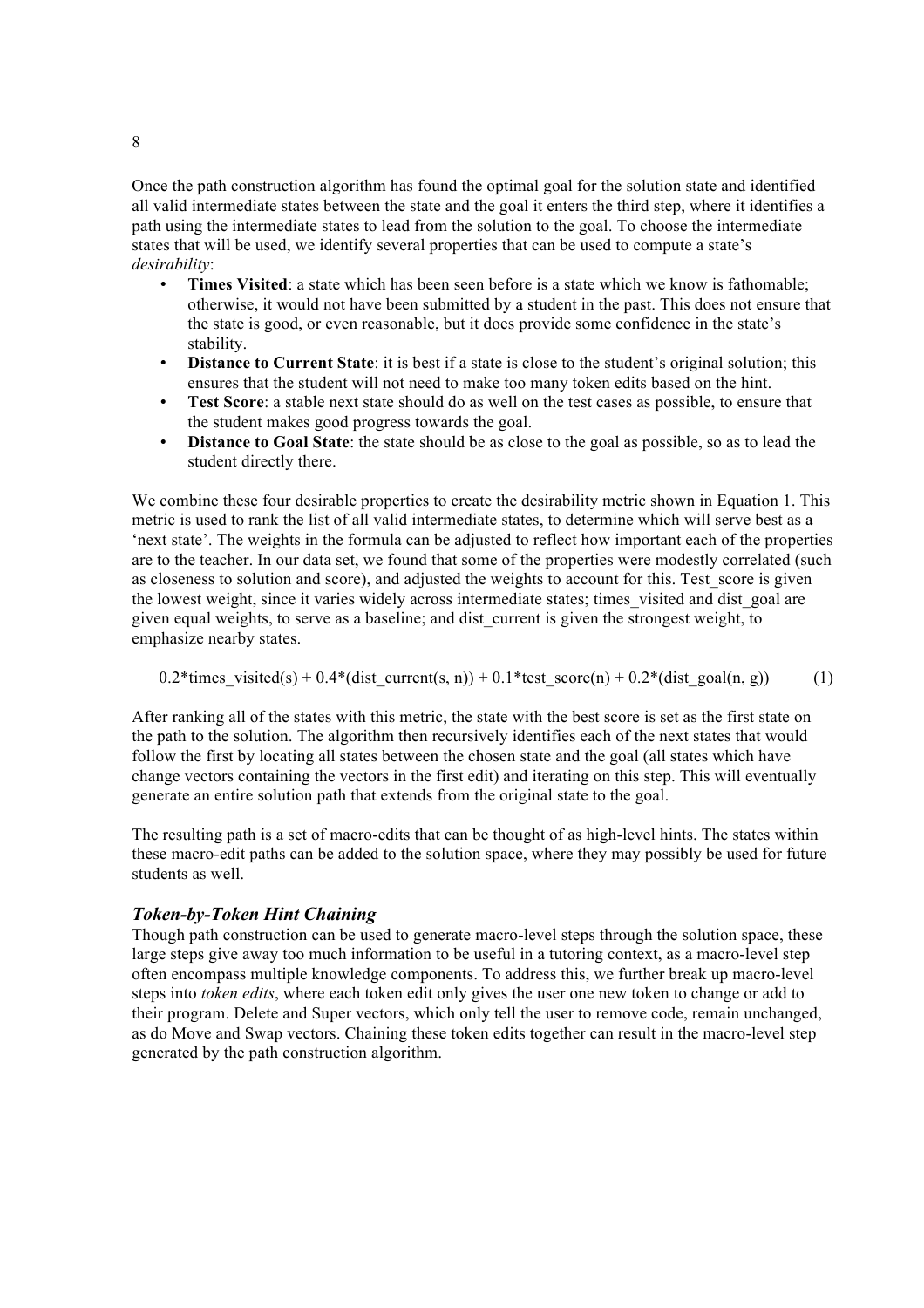Generating token edits presents two major challenges. First: which token in a complex program expression should be shown first? Many complex code expressions, such as boolean operations between two comparisons, require multiple knowledge components at different levels of hierarchy. Is it best to show the student the first token they would need to type? Or is it better to give them a token that represents the primary concept of the edit?

For now, we use the second approach, choosing to show a token from the top-level node of the new expression. In our example of a boolean operation, we would want to show just the operator, *and* or *or*. The resulting expression varies based on the type of change vector used; for example, for Sub vectors, we know that the student's current code is part of the new expression, so we can keep the current code visible while obfuscating the rest (as is shown in Figure 5).

| (day == "Saturday")   (day == "Saturday) or (day == "Sunday")     (day == "Saturday") or _ |  |
|--------------------------------------------------------------------------------------------|--|
|--------------------------------------------------------------------------------------------|--|

**Fig. 5** From left to right, the old expression, original new expression, and token-edit new expression (for a Sub Vector). The modified new expression shows the old expression and top-level token, but hides the rest.

The second challenge involves displaying token edits. In order to make these token edits 'chainable' (capable of being applied one by one automatically), we need to express them such that they can be directly applied to the program without breaking the syntax. This also means that a confused student could treat the message as a bottom-out hint by directly copying the edit into their code without needing to interpret its meaning. However, this can be complicated for some code expressions. For example, going back to our earlier boolean operation example, it is not enough to tell a student that they need to add the expression *or* to their code; this will not compile, and does not make sense.

To address this problem, we replace all obfuscated tokens within the code expression with filler strings. These are strings which says things like '[put code here]' or '[extra stuff]', to make it clear that they serve only as placeholders. Python will parse most expressions successfully regardless of whether the types used make sense, so an expression such as *'[put code here]' and '[extra stuff]'* will parse just as well as  $x > 0$  *and x % 2 = 0*. With filler strings a student can see the structure of the code they need to write without being given all of the content inside of it.

Once the edits have been reduced to single tokens and obfuscated with filler strings, they can be successfully used as micro-level edits. And by iteratively generating macro- and micro-level edits, we can create solution spaces for new problems by automatically generating paths between states.

# **Student State Representation**

The construction of a solution space makes it possible for us to find paths from a student's state to a correct solution, even if we've never seen their state before. However, the hint paths generated during this process are not always optimal, as students have a tendency to code inefficiently. When examining student solutions it is common to see a variety of approaches that are identical semantically but incredibly different in their syntax; Figure 6 has an example of this.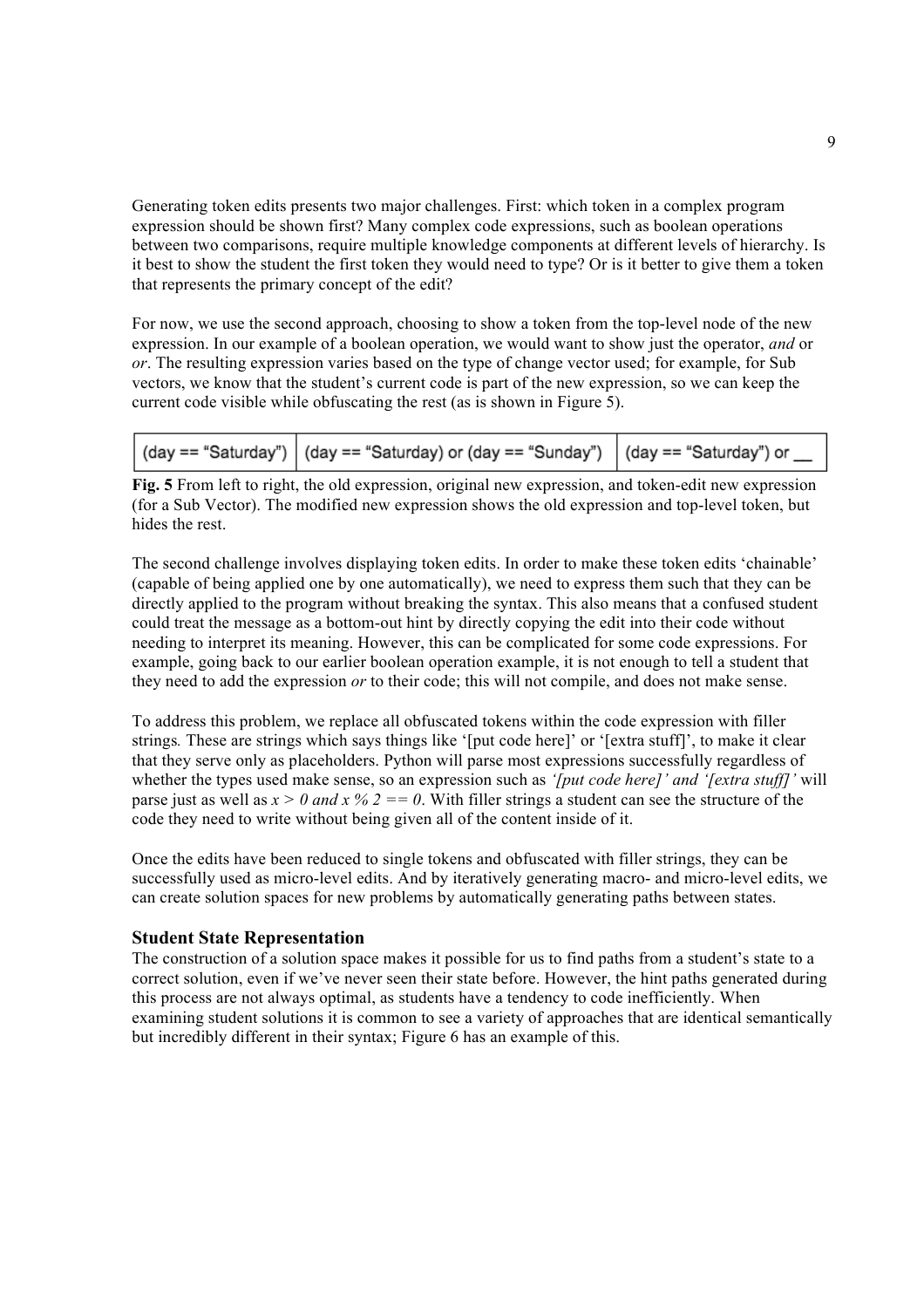| if age $>= 21$ and is Driving $==$ False:<br>return True<br>else:<br>return False | if age<21 or isDriving!=False:<br>a=False<br>else:<br>a=True<br>return a |
|-----------------------------------------------------------------------------------|--------------------------------------------------------------------------|
| def canDrinkAlcohol(age, isDriving):                                              | def canDrinkAlcohol(age, isDriving):                                     |
| return (age >= 21 and not isDriving)                                              | return (age $>= 21$ ) and (isDriving $==$ False)                         |

Fig. 6 All four of these code examples are the same semantically (as they perform the same way algorithmically) despite their vastly different syntactic approaches.

These different solutions can be used to give students feedback on efficiency and style (Moghadam et al 2015), but we are primarily interested in giving feedback on the semantics of a problem. Therefore, to focus on semantics, it would be beneficial to remove any syntactic variability, to reduce the noise in feedback generation. To remove syntactic variation we represent the student's state in a new form that focuses only on the semantics, by using a set of normalizing functions to map student code into semantic equivalence classes. This process is called *canonicalization*, as it creates canonical examples of different code strategies (Rivers and Koedinger 2012).

ITAP applies canonicalization at the beginning of the hint generation process, to simplify the path construction process, then reverses the abstraction at the end, so that the student's hint will still be personalized to their own code. In the following sections we describe how this is done.

## *Canonicalization: An Abstraction Process for Solution States*

We again use ASTs to represent code with data structures, as was done for path construction. This makes it possible to apply semantics-preserving program transformations to code. These transformations draw from past work in program transformation, and many of them are directly adopted from the standard set of compiler optimizations. Other transformations were developed based on observation of student code, to simplify inefficient patterns often created by novices. In this section we describe the suite of transformations we currently implement.

We are not the first researchers to use program transformations in a computer science education context. A few others have also taken this approach, though not for the purpose of intelligent tutoring. Xu and Chee (2003) first used program transformations in order to diagnose errors in student programs, and Gerdes et al. (2010) developed a set of transformations for Haskell which were used to verify program correctness without using test cases. Several of our transformations are similar to the ones developed by these researchers.

There are a few preprocessing operations applied to the standard Python AST format to make it easier to modify during the rest of the process. This mainly involves simplifying multiple-target assignment  $(a = b = 4$  to  $b = 4$ ;  $a = b$ ) and augmented assignments  $(a + b = 4$  to  $a = a + 4$ ), and turning multipleoperator comparisons  $(1 \le a \le 4)$  into combinations of single-operator comparisons  $(1 \le a$  and  $a \le 4)$ . Another example is shown in Figure 7.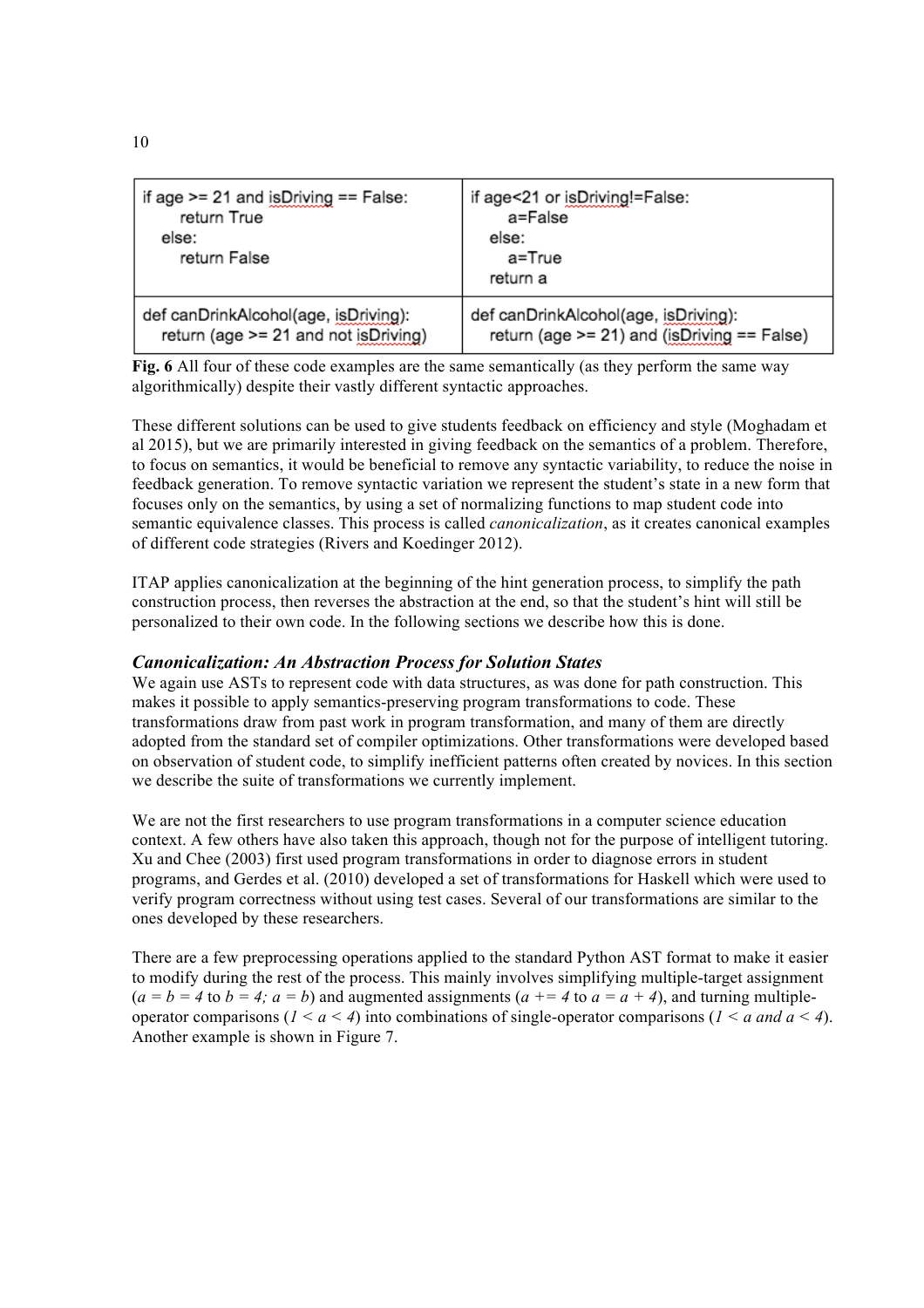| def isCandyShopOpen(time, day):     | def isCandyShopOpen(time, day):      |
|-------------------------------------|--------------------------------------|
| return (1 $\leq$ = time $\leq$ = 7) | return ((1 <= time) and (time <= 7)) |

**Fig. 7** An example of code before and after preprocessing.

We also add metadata to the entire AST, giving each node a unique global ID (to enable tracking later on) and, when possible, tagging variables with the types that they contain. Type tagging is done by using teacher-provided data to specify what the types of the parameters are, and then extending these types throughout the program as far as possible. Having the types of variables makes it much easier to determine which parts of the program have the potential to crash, and which expressions are safe.

The final and most important step of preprocessing involves anonymizing all variable names used within the code, to standardize names across student solutions. To do this, we give each variable a new name as soon as we first encounter it. Variables are given a letter (v for normal variables, r for undefined variables which are usually typos, and g for global values), and the letter is followed by an incremented number. Helper functions are also anonymized, unless the teacher specifies that specific functions should be left alone. In complex problems anonymization provides a large portion of the solution space reduction all on its own, as we expect student variables to differ across solutions. An example is shown in Figure 8.

| def isCandyShopOpen(time, day):                   | def isCandyShopOpen(v0, v1):                          |
|---------------------------------------------------|-------------------------------------------------------|
| return ( $(1 \leq$ time) and (time $\leq$ 7)) and | return ( $(1 \le v0)$ and $(v0 \le 7)$ ) and $(v1 !=$ |
| (day != 'Wednesday')                              | 'Wednesday')                                          |

**Fig. 8** Code before and after variable anonymization.

Outside of these preprocessing transformations, the canonicalizing functions we use fall into three main categories: simplifying, ordering, and domain-specific functions. Each category is discussed below.

**Simplification functions** reduce the size of a program by collapsing values in the function and removing code that isn't being used. Four different functions are currently included in this category: constant folding, copy propagation, helper function inlining, and dead code removal. All four are staple transformations commonly used in compiler optimization.

*Constant Folding* is an optimization which reduces expressions that entirely involve constant values into their known results. For example, if  $(x = 2 * 5)$  is included in code, it can be folded into  $(x = 10)$ . This also removes unnecessary boolean values in boolean operations (*x and True* is equivalent to *x*), simplifies various operations involving constants  $(x * 1.0$  can be restated as  $float(x)$ ), and directly applies other constant operations whenever they occur, such as in comparisons or if expressions.

*Copy Propagation* is an optimization which propagates the values assigned to variables throughout the AST, replacing the variables entirely. This optimization effectively removes the unnecessary variables created by students by locating variable uses where the values used within the variable assignment do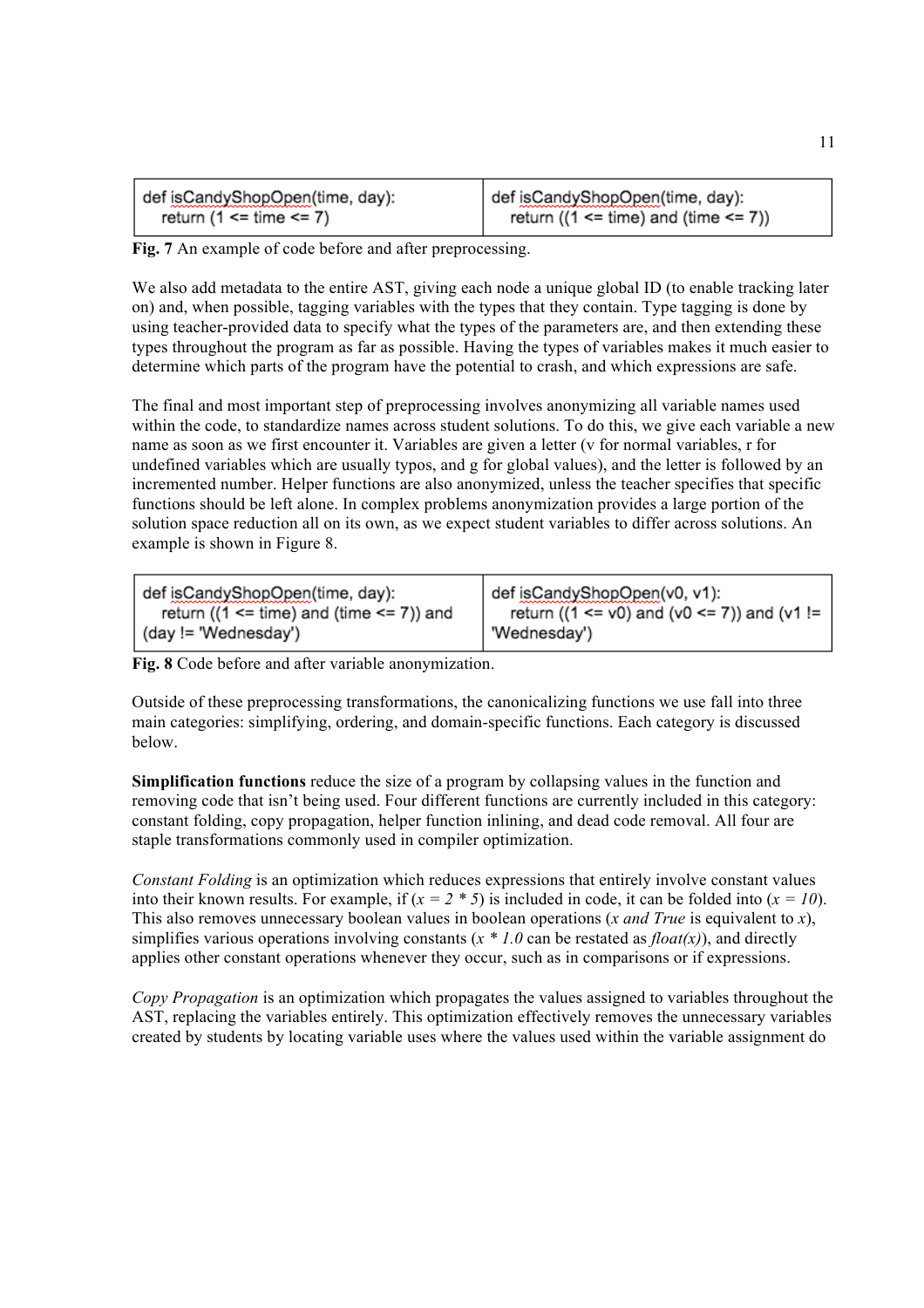not change between the assignment and the use. As a result, code like  $(x = 5; y = 6; print x * y)$  can be reduced to (*print 5 \* 6*).

*Helper Function Inlining* is used to collapse helper functions into the main function. This is especially helpful when students use helper functions for small expressions, which many students do as they are learning how to break up code into appropriate portions. Every time a helper method is called, we can determine whether it can be moved safely, which is true if there is a direct control flow line to the return statement, it doesn't change the state of the program, and it isn't recursive. Then the body of the function can be moved into the code, with the parameters replaced by variable assignments. This is demonstrated in Figure 9. Additionally, we can move global variables into the main function if they are only referenced, and not modified.

| def double(x):                  | def quadratic(a, b, c);                   |
|---------------------------------|-------------------------------------------|
| return 2*x                      | (-b + math.sqrt(b*b - (2*a)*(2*c)))/(2*a) |
| def quadratic(a, b, c):         |                                           |
| $(-b + \text{math.sqrt}(b^*)$   |                                           |
| double(a)*double(c)))/double(a) |                                           |

**Fig. 9** An example code before and after helper function inlining.

Finally, *Dead Code Removal* is used to remove any part of the code which is not actually utilized during any call to the function. This includes any lines of code that follow a return statement, any assignment to a variable where the variable is not used in the following lines of the function, and print statements which do not causes crashes or mutation in code.

**Ordering functions** are used to reorder values within the code, so that all variations that are semantically equivalent (such as  $a+b$  and  $b+a$ ) can be shown in the same order. This is mainly accomplished through ordering commutative operations and adjusting certain nested values throughout the code. All ordering is done with a strict comparison function that is capable of comparing all types of AST nodes.

There are several commutative operations that exist within code which can be safely ordered without changing the effect of the code. This includes the obvious math expressions (addition, multiplication, bit operations), but can also be extended to less obvious types (boolean operations whose values won't crash and if statement branches). Additionally, we can impose order on comparisons by flipping all greater than/greater than or equal to expressions into their equivalent less than/less than or equal to forms. Before doing ordering, it's necessary to ensure that the values in the expressions used won't crash, as changing their positions could then change the results.

Several functions can also be used to change the ordering of nested statements. One common case is that of the *not* operator, which can be propagated into many kinds of statements. With boolean operations, we can use de Morgan's law to turn (not (a or b)) into (not a and not b); we can also reverse comparison operators (turning < to >=). Another common source of changed ordering is negations; expressions such as  $(-(a - b))$  can become  $(-a + b)$ , which can become  $(b - a)$ . Negations can also be propagated within multiplications, and we can move unary subtractions into expressions.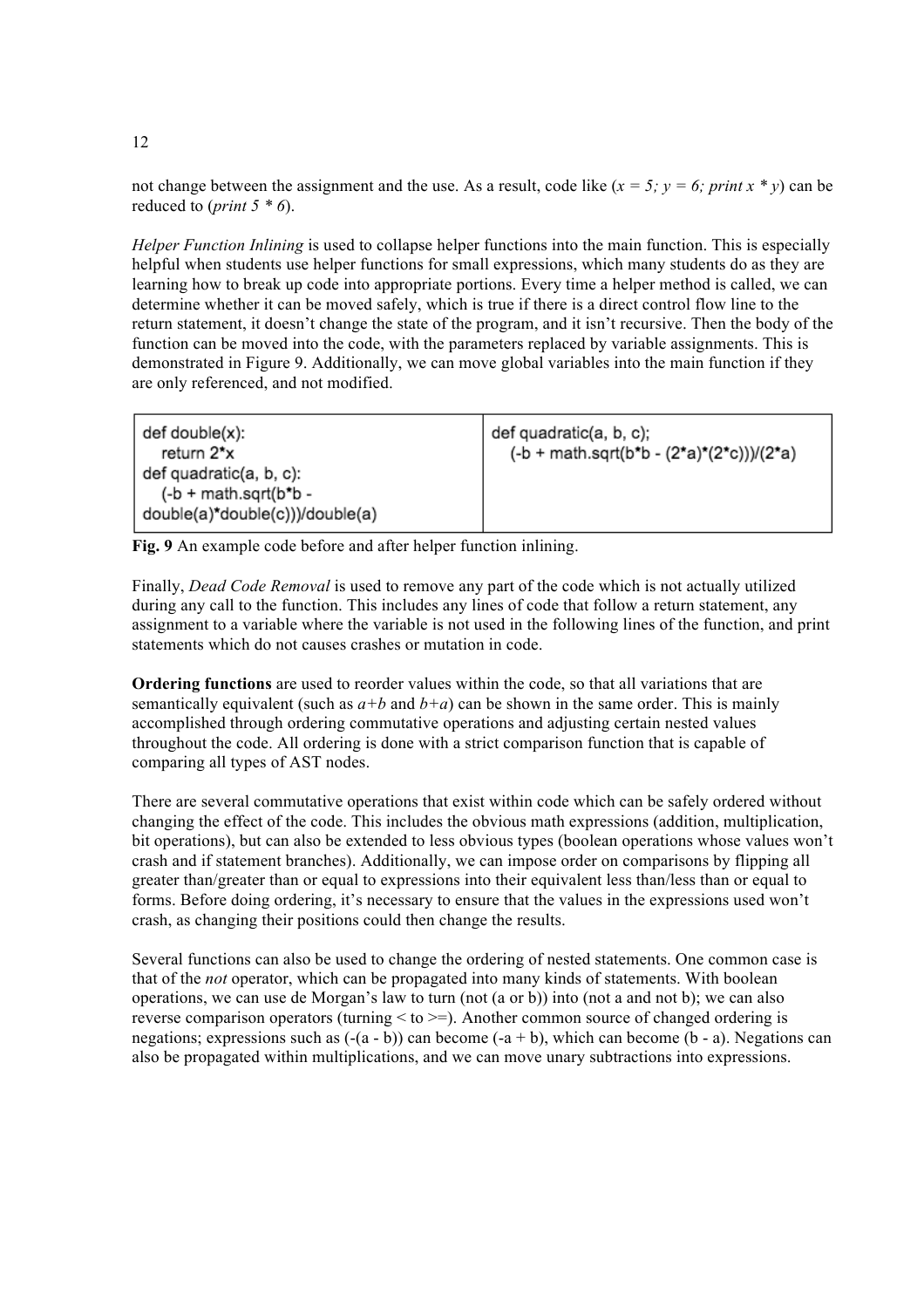Finally, we can simplify nested boolean expressions by combining like values within them; for example, the expression *(a and b) or (a and c)* can become *a and (b or c)*.

Finally, there are several **domain-specific** transformation functions which are designed explicitly with novices in mind, functions which aim to reclassify the kind of code only novices will produce. Most of these would have no effect on expert code, but will greatly improve the code of novices who are still learning how to write efficiently.

Four of these transformations are related to conditional statements, which novices have a tendency to write in awkward ways. All four are demonstrated in Table 1. The first checks for redundant lines within the if statement, lines that occur in both if and else branches, and moves them out into the main body of the code. The second looks for adjacent but disjoint if statements and combines them into ifelif statements. The third function seeks to combine conditional branches which do not need to be separate into a single test. Finally, the fourth transformation seeks to collapse if statements that can be rewritten as boolean statements. Novice programmers have an unfortunate tendency to use these entirely unnecessary if statements, and collapsing them makes it much easier to compare different solutions.

| Transformation                             | <b>Pre-transformation</b>                                                                    | Post-transformation                                                                |
|--------------------------------------------|----------------------------------------------------------------------------------------------|------------------------------------------------------------------------------------|
| <b>Redundant Lines</b>                     | if $(x == "Monday")$ :<br>print "here"<br>$a = True$<br>else:<br>print "there"<br>$a = True$ | if $(x == "Monday")$ :<br>print "here"<br>else:<br>print "there"<br>$a = True$     |
| <b>Disjoint</b><br><b>Statements</b>       | $if(x == "Monday")$ :<br>return 1<br>if $(x == "Tuesday")$ :<br>return 2                     | $if(x == "Monday")$ :<br>return 1<br>elif $(x = \text{``Tuesday''})$ :<br>return 2 |
| <b>Combined Tests</b>                      | if $(x > 5)$ :<br>return True<br>elif $(x < 0)$ :<br>return True                             | if $(x > 5$ or $x < 0$ :<br>return True                                            |
| <b>Collapse to</b><br><b>Return/Assign</b> | if $(x == "Monday")$ :<br>return True<br>else:<br>return False                               | return $(x == "Monday")$                                                           |

**Table 1** Examples of each of the four domain-specific conditional transformations.

There are many smaller transformations outside of the conditional examples which can be used to target specific novice code oddities. We briefly describe three that we've designed here. First, novices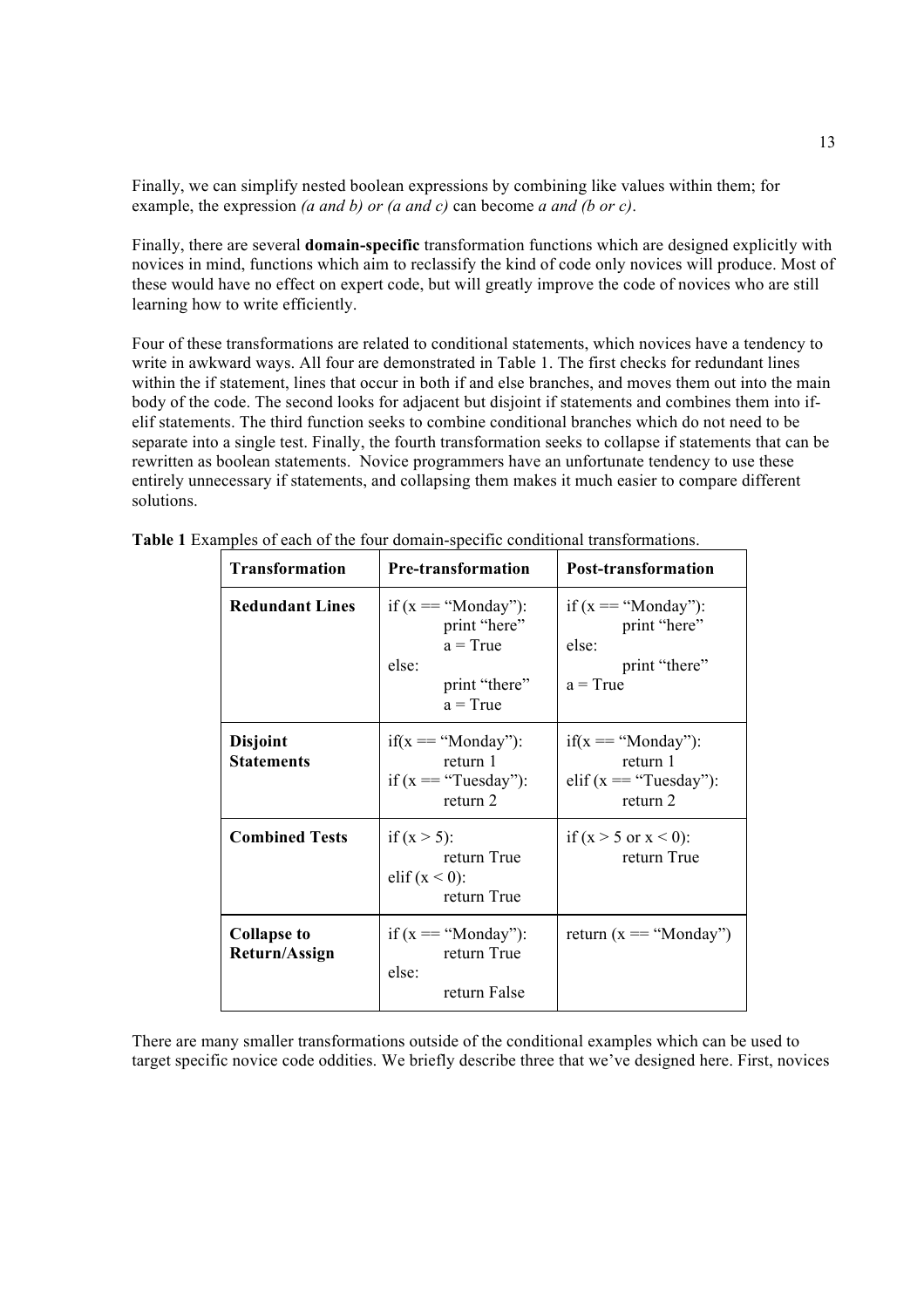#### 14

have a tendency to check *if*  $(x == True)$  instead of *if* x; this can easily be reduced to the latter form. Second, Python allows default values to be excluded in two of its commonly-used expressions, ranges and slices; we can remove the default values if novices have included them anyway. In other words, novice code that looks like  $s[0:5:1]$  is equivalent to  $s[.5]$ , and *range(0, len(s), 1)* is equivalent to *range(len(s))*. Finally, we remove unnecessary type mappings (that is, casts to a type where the value inside the cast is already of that type); *int(4)* can be simplified to *4*.

It is almost certain that there are many other transformations that could be written, especially in the domain-specific category; the ones that have been developed so far were based mostly on study of relatively simple student programs, and many quirks will only show up in certain types of problems. However, the simplifying and ordering transformations transfer across all problems, and prove quite useful in collapsing different student code into the same semantic state.

#### *Reversing Abstraction with State Reification*

After the entire path construction process has finished, it is necessary to move the edit back into the student's original context, to specify the actual location of the needed change. If this revision is not made, the resulting message will only confuse the student, as it may seem to refer to code that does not appear to be in their solution. Therefore, we use state reification  $1$  to undo the canonicalization changes in the code which have caused changes in the change vector.

In the preprocessing stage of canonicalization each node in the AST is given a unique global ID, which is transferred to any equivalent nodes created during the following transformations. These IDs can be used to map most nodes in a normalized AST back to the nodes in the original AST, which accomplishes most of the individualization process- we can just replace the 'old expression' part of the change vector with the equivalent node in the original program.

There are some canonicalizing transformations which cannot be undone just with this mapping process, which need a small bit of additional transformation. This is generally due to transformations that will affect the new expressions as well as the old expressions. For example, code which has had its order reversed or has been negated during the canonicalization process (usually by the ordering functions) needs to be undone by hand, so that the new expression can be reversed/negated appropriately too. This is accomplished by adding metadata to nodes which have been reversed or negated during the transformations, tagging them with the appropriate change type. During state reification, if the old expression value has one of these metadata tags, the inverse function can be applied to both old and new expressions, so that both are reverted appropriately.

The other main category of special reification cases involve the reordering of subtrees within the AST. This happens to boolean operations which have multiple values, where those values may be combined and reordered by transformations; it also happens to comparison operations with multiple operations, which are simplified into multiple comparisons during preprocessing. These reordered expressions cause difficulty as they create different paths leading to the old and new expressions. To fix the path, it's easiest to move up in the tree until there are no more ordering differences between the original and

Reification: making something real and/or concrete. This is the opposite of abstraction.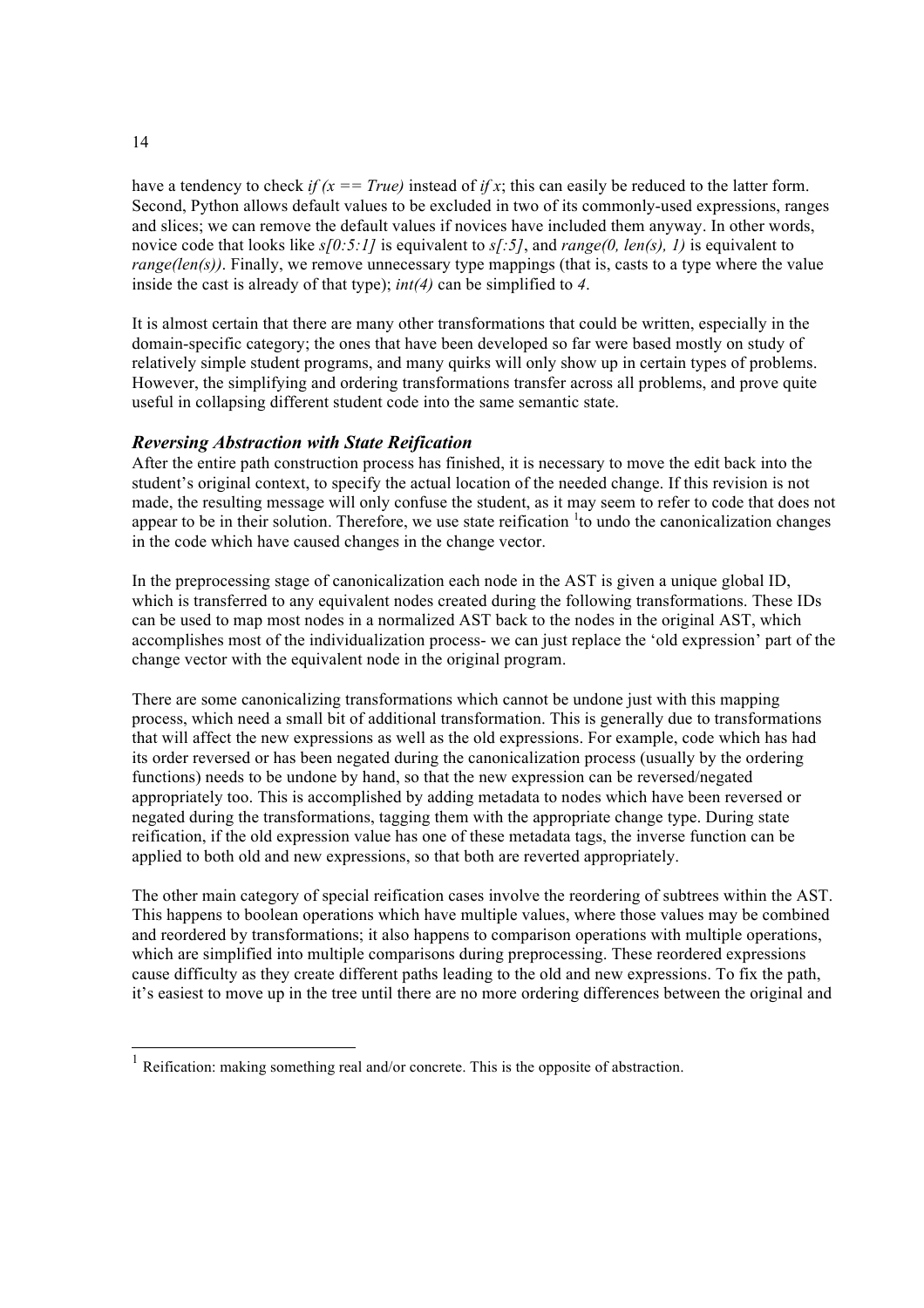new expressions, then create a Change Vector between those nodes. Though this technically makes the edit look larger, it is still encompassing the same idea of what needs to be changed overall.

With the global id mapping and these few special undoing functions, state reification can appropriately map the edit back into the student's context. The edit can then be used in hint templates to show the student what they should do next within their problem-solving process.

# **FULL PROCESS**

In the previous section, we explained how the path construction and state representation processes are used to make hint generation possible. Here, we demonstrate the full process of how ITAP creates hints with an example from a real student.

Consider the problem isWeekend, which provides a day (a string) and asks the student to determine if the given day is a weekend. In the solution state shown in Figure 10, the student has gotten the general structure of the solution right, with one conceptual error; they're using lowercase strings instead of uppercase. This makes their code fail several of the test cases.

```
def isWeekend(day):
  return bool(day=='sunday' or day=='saturday')
```
**Fig. 10** The original solution state.

Once ITAP determines that the state is incorrect, we run the code through the canonicalization suite in order to reach an abstracted state. This ends up anonymizing, simplifying, and reordering the code, which results in the abstract state shown in Figure 11.

def isWeekend(v0): return (( $v0 == 'saturday'$ ) or ( $v0 == 'sunday'$ ))

**Fig. 11** The abstract state of the incorrect code. Variables have been anonymized and expressions reordered, and the cast to bool has been removed.

Next, ITAP uses the path construction algorithm to find a macro-level edit path from the current state to the solution. The algorithm identifies the closest correct state currently within the space; it attempts to simplify the correct state, but both change vectors (shown in Figure 12) between the two states are required to pass all the test cases.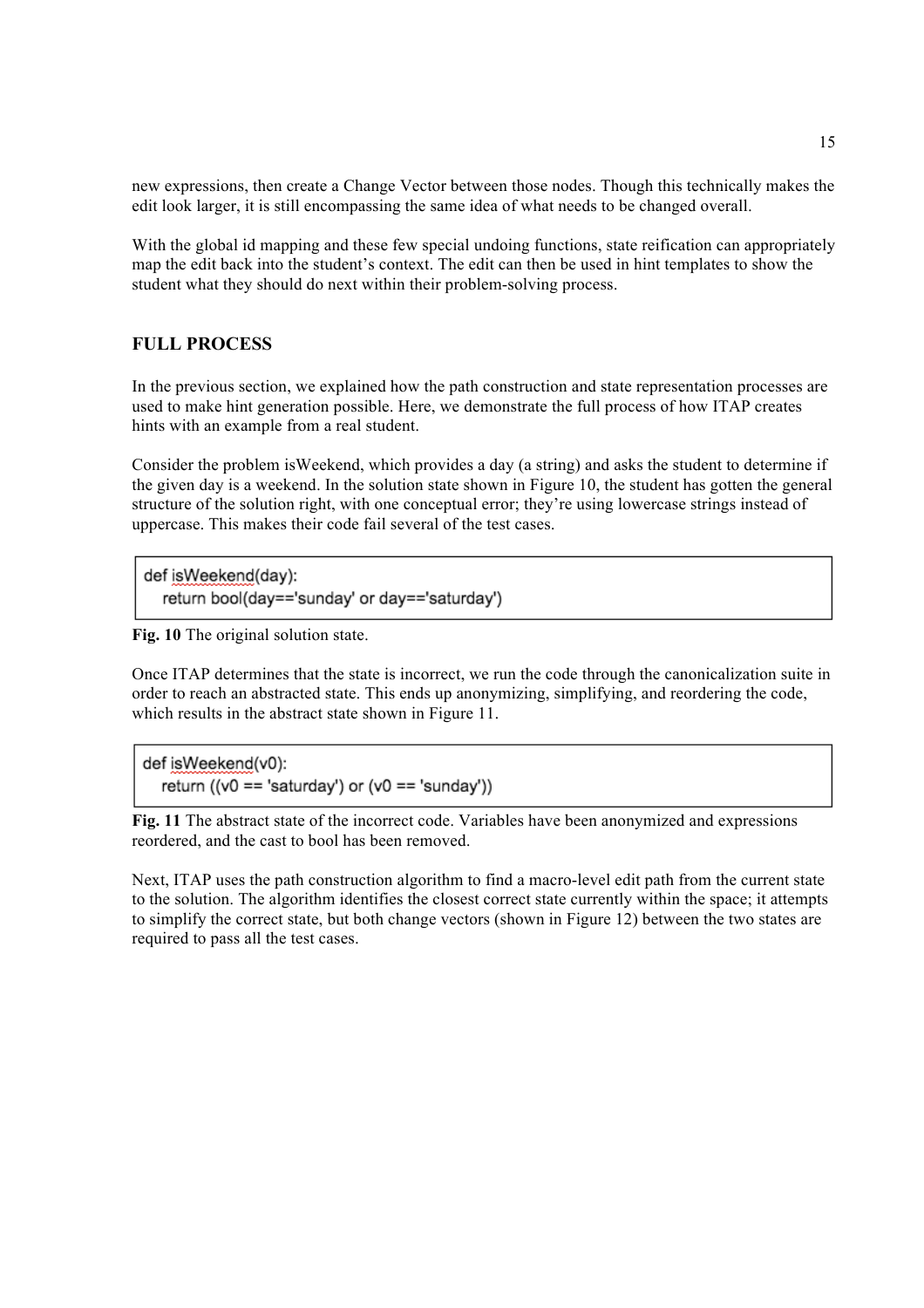```
def isWeekend(v0):
  return ((v0 == 'Saturday') or (v0 == 'Sunday'))
1: Replace: 'saturday' - 'Saturday' [(return, value) - (function call, args) - 0 - (comparison
operation, left) - (string, s)]
2: Replace: 'sunday' - 'Sunday' [(return, value) - (function call, args) - 0 - (comparison
operation, right) - (string, s)]
```
**Fig. 12** The goal state for this code, and the two change vectors that can be applied to the incorrect code to get there.

In generating the path, the algorithm separates the two edits, leading to a two-step macro-level path. The first edit (and the one we'll provide a hint on) is shown in Figure 13.

| def <u>isWeekend</u> (v0):                                                                                                        | def isWeekend(v0):                         |  |
|-----------------------------------------------------------------------------------------------------------------------------------|--------------------------------------------|--|
| return ( $(v0 == 'saturday')$ or $(v0 ==$                                                                                         | return (( $v0 ==$ 'Saturday') or ( $v0 ==$ |  |
| 'sunday'))                                                                                                                        | 'sunday'))                                 |  |
| 1: Replace: 'saturday' - 'Saturday' [(return, value) - (function call, args) - 0 - (comparison<br>operation, left) - (string, s)] |                                            |  |

**Fig. 13** The edit that will be hinted first.

Next, ITAP uses state reification to reverse the abstraction process. For this change vector, there are no special functions that need to be undone; the system only needs to use the global ID of the old expression in the edit (the string 'saturday') to locate it in the original code's AST. This gives us a new edit (shown in Figure 14) which points to the correct location, in the right value of the comparison operation instead of the left.

| def isWeekend(day):          | def isWeekend(day):          |
|------------------------------|------------------------------|
| return bool(day=='sunday' or | return bool(day=='sunday' or |
| day=='saturday')             | day=='Saturday')             |
|                              |                              |

1: Replace: 'saturday' - 'Saturday' [(return, value) - (function call, args) - 0 - (comparison operation, right) - (string, s)]

**Fig. 14** The edit after state reification, located using the global ID of the old expression.

At this point, ITAP tokenizes the new expression in the edit, to reduce the amount of information given to the user. But for this example, the new expression is only one token to start with, so it isn't changed at all. Now, with a fully prepared edit, the system can fill out a hint message template using the change vector's data.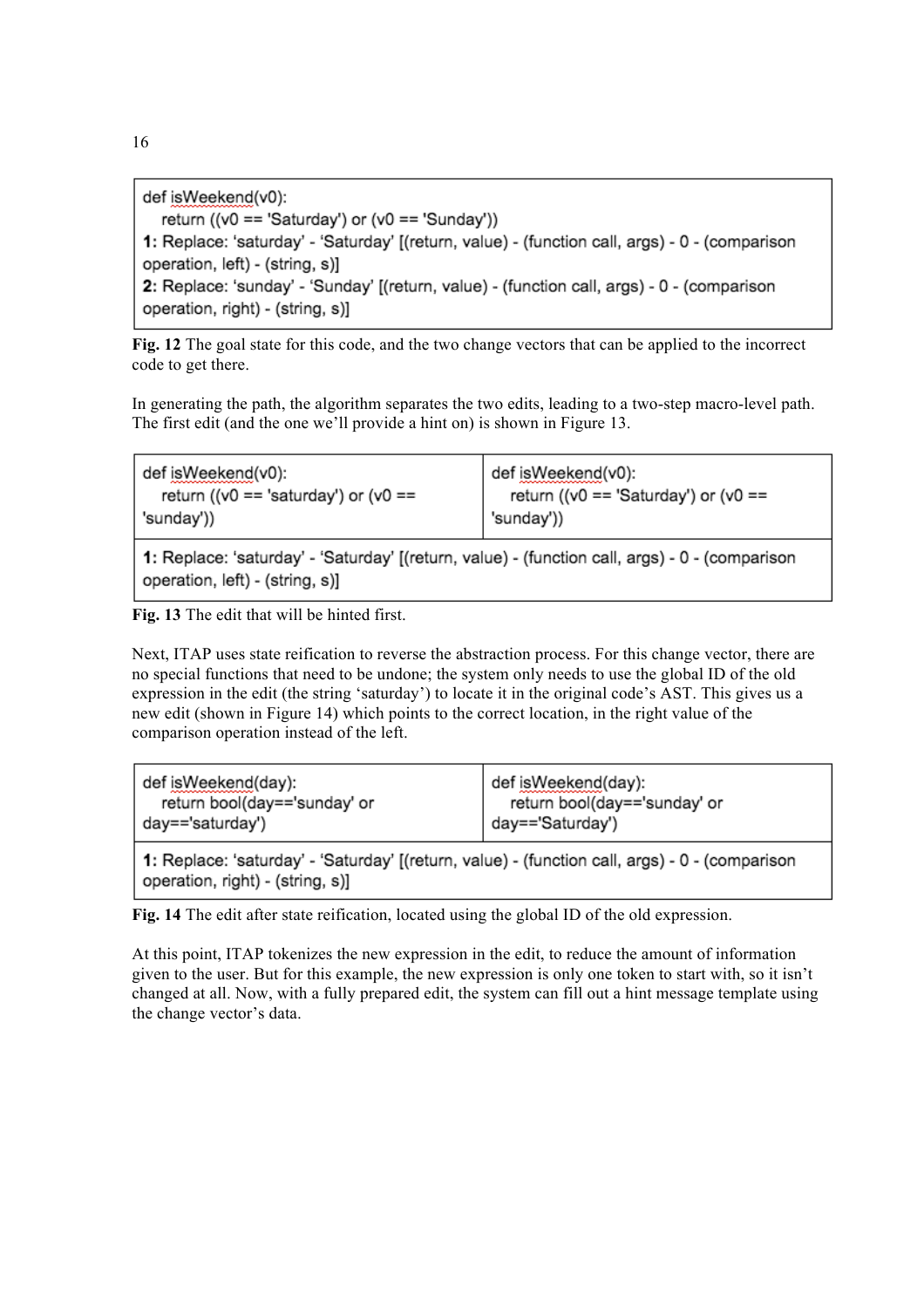Currently, ITAP provides two levels of hints: a 'point' hint and a bottom-out hint. The first only tells the student where the change should be made and what type of change it is (in this case, that the string 'saturday' needs to be replaced), while the second provides all of the information needed to make the edit. The template for the bottom-out hint is:

[Location info] + [action verb  $1$ ] + [old val] + [action verb  $2$ ] + [new val] + [context].

An example showing how this template is filled out is shown in Figure 15. *Location information* and the *context* come from the change vector's path, and demonstrate what line the edit occurs on and the immediate context of the edit. The *action verbs* come from the type of the change vector, and describe what the user should do. Finally, the *old and new values* come from the old and new expressions, to show the actual content that needs to be changed. The 'point' hint template simply replaces the *new value* with a filler expression, so that the student can try to figure it out on their own.



**Fig. 15** The resulting hint for our example program.

# **EVALUATION**

In this section we provide a technical evaluation of ITAP, with separate tests for the path construction algorithm, the state representation effectiveness, and the system's potential for self-improvement in its ability to provide personalized hints. We define a personalized hint as a hint that is adaptive to the students' individual strategy as revealed by their work so far. In operational terms, a hint is more personalized if it guides a student towards a nearer correct solution (i.e., one that is consistent with a student's strategy) than a more distant one (i.e., one that uses a different strategy).

## **Methodology**

The data set we use was collected from a set of 15 students enrolled in an introductory programming course in January 2015. These students were completing code-writing practice problems in an online environment. They were able to select problems from 15 code-writing problems included in this environment (details shown in Table 2). Overall, the students generated 585 program states, where states were created whenever a student compiled their code, excluding adjacent states with identical code. 294 (50.3%) of these states were syntactically correct but semantically incorrect, thus providing substantial data to evaluate ITAP on the target code state type.

This data set contains programs that only use fairly simple code; students mainly used boolean and comparison operations, as well as occasional conditional statements. We have demonstrated in past work that the components of our system can function on more complex problems that include loops and multiple functions (Rivers and Koedinger 2012, 2014). For this paper, we chose to use this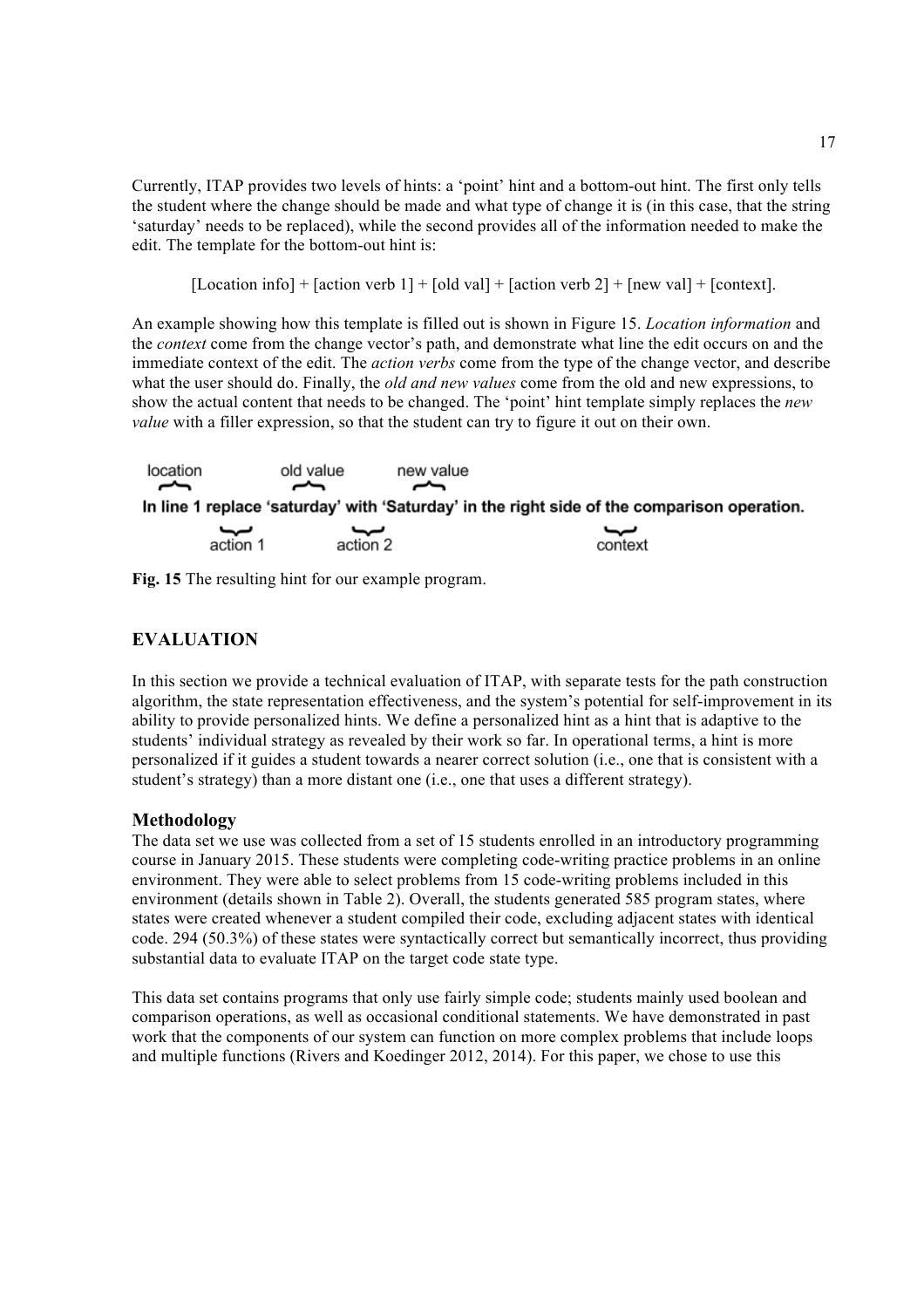simpler data set because it contained a greater proportion of intermediate student work states that were incorrect or incomplete.

**Table 2** The distribution across our 15-problem data set of syntactically incorrect, semantically incorrect, and correct programs. For programs that are syntactically correct, we also include the percent reduction in states due to canonical abstraction, where reduction is measured as (original number - canonical number)/original number (e.g., 50 original states going to 40 canonical states is a 20% reduction).

| Problem               | % of All States                   |                                      |         | % Canonical<br><b>Reduction</b>      |         | Total#<br><b>States</b> |
|-----------------------|-----------------------------------|--------------------------------------|---------|--------------------------------------|---------|-------------------------|
|                       | <b>Incorrect</b><br><b>Syntax</b> | <b>Incorrect</b><br><b>Semantics</b> | Correct | <b>Incorrect</b><br><b>Semantics</b> | Correct | All                     |
| avocados              | 2%                                | 74%                                  | 23%     | 40%                                  | 82%     | 47                      |
| canDrinkAlcohol       | 14%                               | 46%                                  | 39%     | 38%                                  | 64%     | 28                      |
| firstHalf             | 8%                                | 75%                                  | 18%     | 10%                                  | 44%     | 51                      |
| hasTwoDigits          | $0\%$                             | 58%                                  | 42%     | 20%                                  | 27%     | 26                      |
| isCandyShopOpen       | 11%                               | 58%                                  | 31%     | 24%                                  | 64%     | 36                      |
| <b>isLowerCase</b>    | 9%                                | 56%                                  | 35%     | 16%                                  | 58%     | 34                      |
| isNegative            | 9%                                | 23%                                  | 68%     | 20%                                  | 93%     | 22                      |
| <b>isNotConnected</b> | 28%                               | 55%                                  | 17%     | 24%                                  | 67%     | 69                      |
| isWeekend             | 31%                               | 48%                                  | 21%     | 25%                                  | 64%     | 52                      |
| onlyOneTrue           | 21%                               | 21%                                  | 58%     | $0\%$                                | 18%     | 19                      |
| onlyTwoTrue           | 27%                               | 53%                                  | 20%     | 35%                                  | 10%     | 49                      |
| overNineThousand      | 25%                               | 36%                                  | 39%     | 15%                                  | 93%     | 36                      |
| teenagedNotPrime      | 42%                               | 38%                                  | 20%     | 38%                                  | 45%     | 55                      |
| willPass              | 50%                               | 12%                                  | 38%     | 0%                                   | 85%     | 34                      |
| withinFive            | 4%                                | 63%                                  | 33%     | 41%                                  | 44%     | 27                      |
| <b>Total</b>          | 21%                               | 50%                                  | 29%     | 26%                                  | 60%     | 585                     |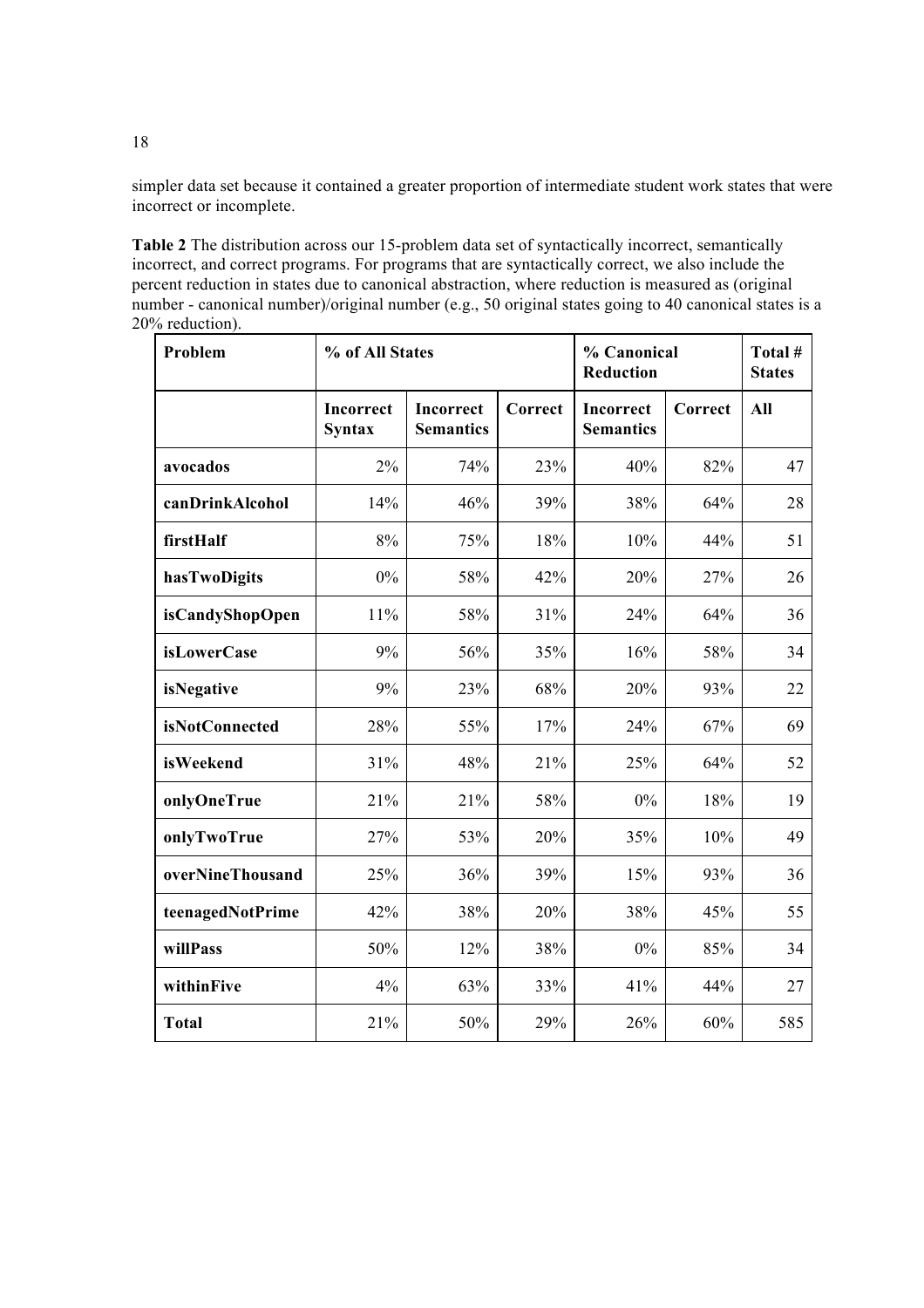As can be seen in Table 2, the normalization functions reduced the number of unique states in most of the problems, both for incorrect and correct states. However, this effect is much more pronounced among the correct states, with a 60% reduction rate in comparison to the average incorrect state reduction rate of 26%. In general, there is more semantic variation in the mistakes that students make than there is in their correct solutions. In other words, there is a more limited set of semantically distinguishable correct strategies than there are semantically distinguishable incorrect solution attempts.

## **Evaluating Path Construction**

To evaluate the path construction algorithm, we consider two main questions. First: how often can the algorithm successfully generate a chain of hints that reaches a correct state? And second: how long are these hint chains, on average?

## *Path Existence*

We can test how often ITAP is able to generate a chain of hints that, when applied in order, lead from the given state to a correct state. Each edit in the chain needs to be generated anew after the one before has been applied to simulate how well students at any point in the chain would be directed if they followed each hint, or followed the expected path of edits on their own.

In the basic version of this test, we ran the code states from the dataset in the order that they were originally submitted by students, in an attempt to replicate a realistic learning situation. For 98.3% of the solution states (289/294), ITAP was able to generate a full token-edit hint chain to a correct final solution. All five of the chains which could not generate a full path to a correct solution (usually due to loops occurring in the solution space, which we will discuss later) came from one problem, onlyTwoTrue; for that problem, the success rate was 89.8% (44/49). All other problems had a 100% success rate.

In the advanced version of the test, we look at different orderings of the states within problems to determine the robustness of the system. The states for each problem were fully randomized in order, with student traces split up into individual states. We ran ITAP twenty times with randomized-order data sets, clearing the solution space in between each iteration. 99.3% (5840/5880) of the states were able to generate complete paths to solution. Again, almost all of the broken paths came from a single problem, onlyTwoTrue; 35 states here led to broken chains, leading to a success rate of 93.5% (508/543). The remaining five broken paths came from three different problems, and all problems had success rates greater than 99.3%.

# *Path Length*

We can begin to evaluate how personalized ITAP's hints are by determining how many edits are required to move from a given incorrect state to a correct state. A comparison of the lengths of the hint chains (counted in token edits) to the number of tokens in the provided teacher solution (which serves as an approximate measure for the complexity of the problem) can demonstrate how effective the algorithm is at providing a short path to a correct state.

In this test, we use the randomized-order method described above to observe the behavior of ITAP on the same states in different circumstances. On average across all problems, ITAP took 5.62 token edits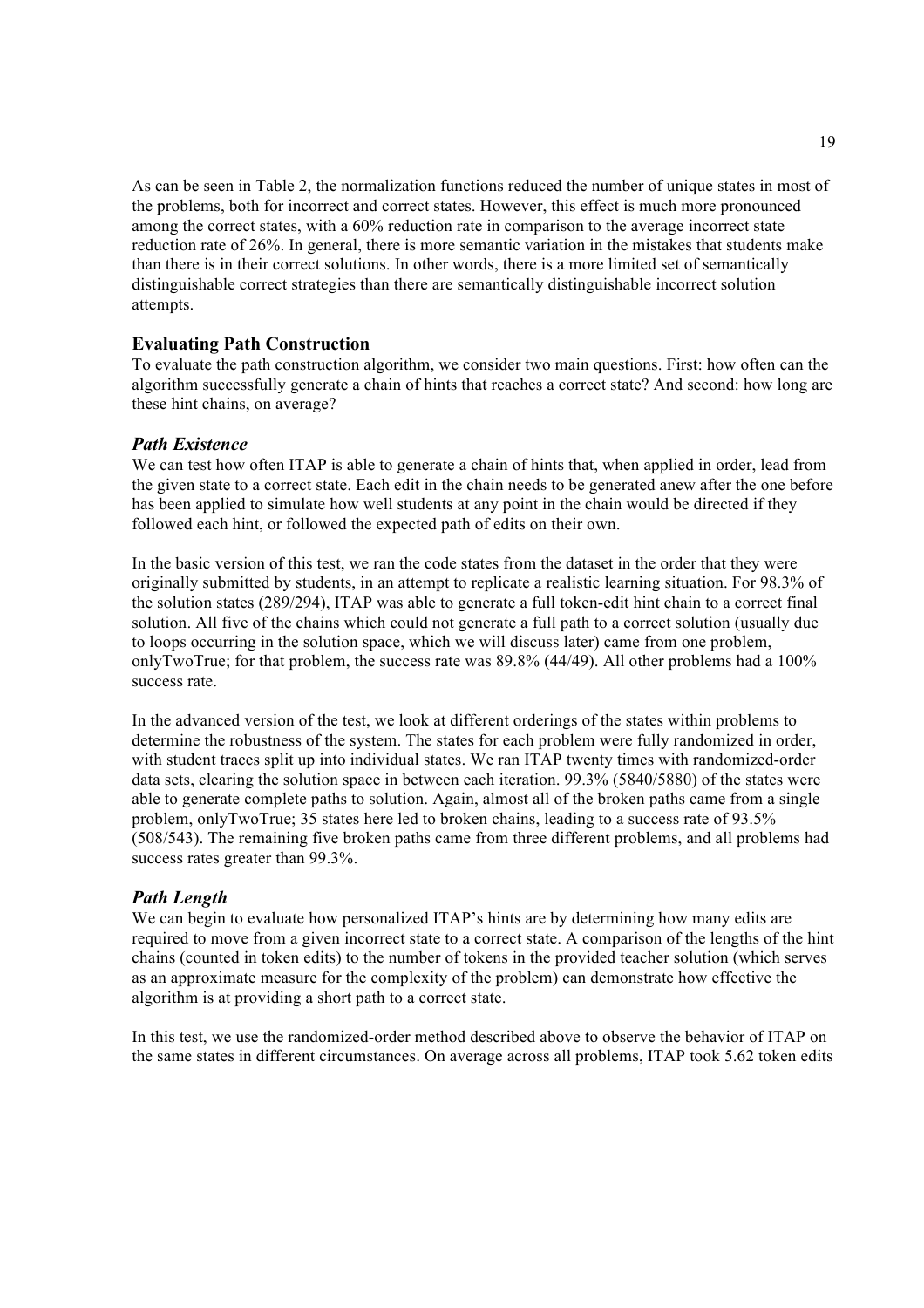## to arrive at a correct state (with a standard deviation of 1.16 on average). As a point of comparison, a system that only used a single solution to provide hints would produce, for a submitted empty solution, a number of edits equal to the token length of that original solution, which is 8.27 on average. Such a system would provide fewer hints for a submitted partial solution that was consistent (but incomplete) with this original solution, but potentially many more for a partial solution following a different strategy, as deletion edits would be needed. Therefore, an average hint chain length of less than 8.27 shows great promise.

There is a strong correlation between the average standard deviation of the chain lengths and the length of the teacher's solution ( $r = 0.86$ ), which seems to imply that more complex problems have more variation in the hint chains generated. There is also a strong correlation between average chain length and function length  $(r = 0.80)$ , which makes sense, as longer functions would require more edits.

# **Evaluating State Representation**

To evaluate the state representation process, we consider the effectiveness of the state abstraction process and the canonicalizing transformations that produce the abstract states. We determine first if the canonical states improve the performance of the hint generation system, and second, which of the transformations contribute the most to any improvement that occurs.

# *State Space Size Reduction*

One of the main goals of using a different representation for code states is to make the solution space more reasonably sized, to deal with all the variation that occurs naturally in student code. To test how effective this reduction is, we can determine how much the size of the solution space is reduced from its original size, in terms of distinct concrete states, to the reduced size, in terms of abstract states. When we examine states that have just had code 'cleaned' (by standardizing whitespace and comments), without transformations being applied, we find a 19.3% reduction total; when transformations are included as well, there's a 39.6% reduction over all states. Therefore, about 20% of the reduction is due solely to the transformation functions.

The amount of reduction does not matter if it doesn't shorten the lengths of the hint paths (to reduce the time students need to spend per problem), so we can also test how many hints are needed in functions when code is represented with and without the normalizing functions. When testing with student states in their provided order, we found the average length of hint chains based on original states was 7.61 while the average length of chains based on canonical states was 6.00. However, for some functions (hasTwoDigits, isWeekend, and onlyOneTrue) the abstract chain length was longer (by 0.8, 0.56, and 0.5 edits, respectively). We discuss below why the abstract chains are sometimes longer and how ITAP could be improved to guarantee shorter paths.

# *Canonicalization Ablation Testing*

To further analyze how the transformations affect the abstraction process, we perform ablation testing to determine which of the individual canonicalizing transformations have the largest effects on state space reduction. In this ablation testing, we compare the performance of the full transformation suite (in terms of canonical reduction) against the performance of 'all-but-one' suites, where each alternative has one of the transformations removed.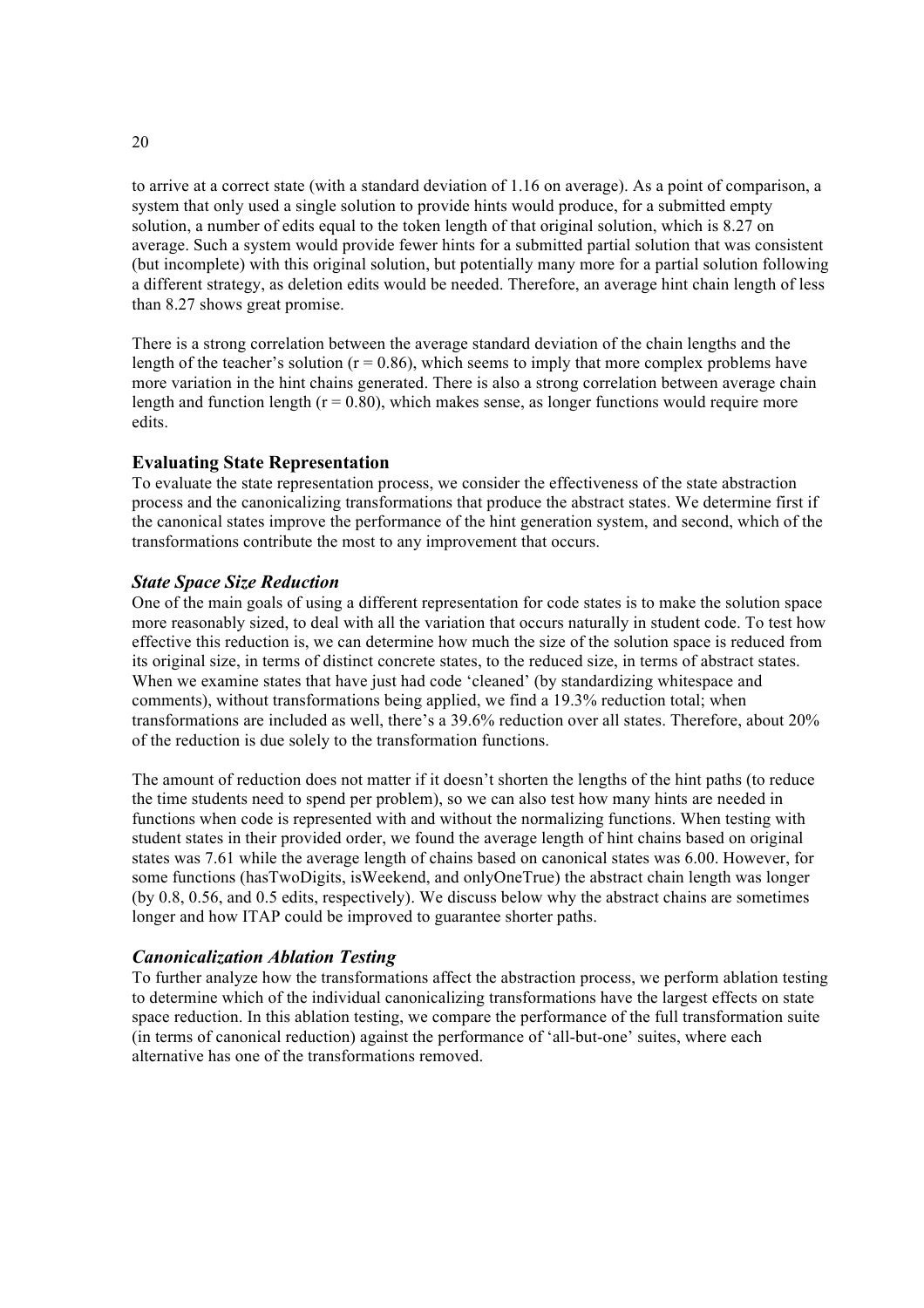The results of this analysis are shown in Table 3. For each transformation, we investigate the percentage effect that the individual transformation had on the total reduction by computing 1 - (reduction of all-but-one-suite)/(reduction of total suite). This demonstrates how large of an effect the individual transformations have on the reduction as a whole. Our results showed that for this set of problems, the most effective transformations are mainly simplification functions (dead code removal, constant folding, copy propagation), with ordering transformations also contributing (orderCommutativeOperations, deMorganize) and a few domain-specific functions helping as well (collapse conditionals, cleanup types). However, there was a large set of domain-specific functions that had no effect on canonical reduction.

**Table 3** Results of the ablation testing on individual transformation functions. Change size was computed by measuring 1 - (reduction with all-but-one suite) / (reduction with full suite). We do not include six functions (cleanupBoolOps, cleanupRanges, cleanupSlices, cleanupInverts, conditionalRedundancy, and combineConditionals) which had no effect on canonical reduction in this problem set.

| <b>Transformation</b>      | <b>Change in Incorrect</b><br><b>Canonical Reduction</b> | <b>Change in Correct Canonical</b><br><b>Reduction</b> |
|----------------------------|----------------------------------------------------------|--------------------------------------------------------|
| deadCodeRemoval            | 51.16%                                                   | 27.27%                                                 |
| collapseConditionals       | 25.58%                                                   | 43.64%                                                 |
| cleanupTypes               | 18.60%                                                   | 21.82%                                                 |
| orderCommutativeOperations | 16.28%                                                   | 27.27%                                                 |
| deMorganize                | 13.95%                                                   | 7.27%                                                  |
| constantFolding            | 11.63%                                                   | 9.09%                                                  |
| copyPropogation            | 6.98%                                                    | 23.64%                                                 |
| cleanupNegations           | 2.33%                                                    | 1.82%                                                  |
| cleanupEquals              | $0\%$                                                    | 3.64%                                                  |
| helperFolding              | $0\%$                                                    | 1.82%                                                  |

Further investigation will need to be done to see how much the individual functions contribute to space size reduction on a more diverse range of problems, but our results seem to imply that the simplifying and ordering functions will be highly effective on most problems, while the domainspecific transformations will be better suited to individual problems.

# **Testing for Self-Improvement**

Data-driven tutoring has great potential to dynamically improve tutoring performance as students use the tutor and more solution data is collected. To test this potential, we evaluate changes in hint path length for every state of every problem at three different points of solution data accumulation. First, ITAP is run after only seeing the teacher's solution (at the beginning of solution space construction); second, it's run after half of the states have been run through the system (in the middle); and finally,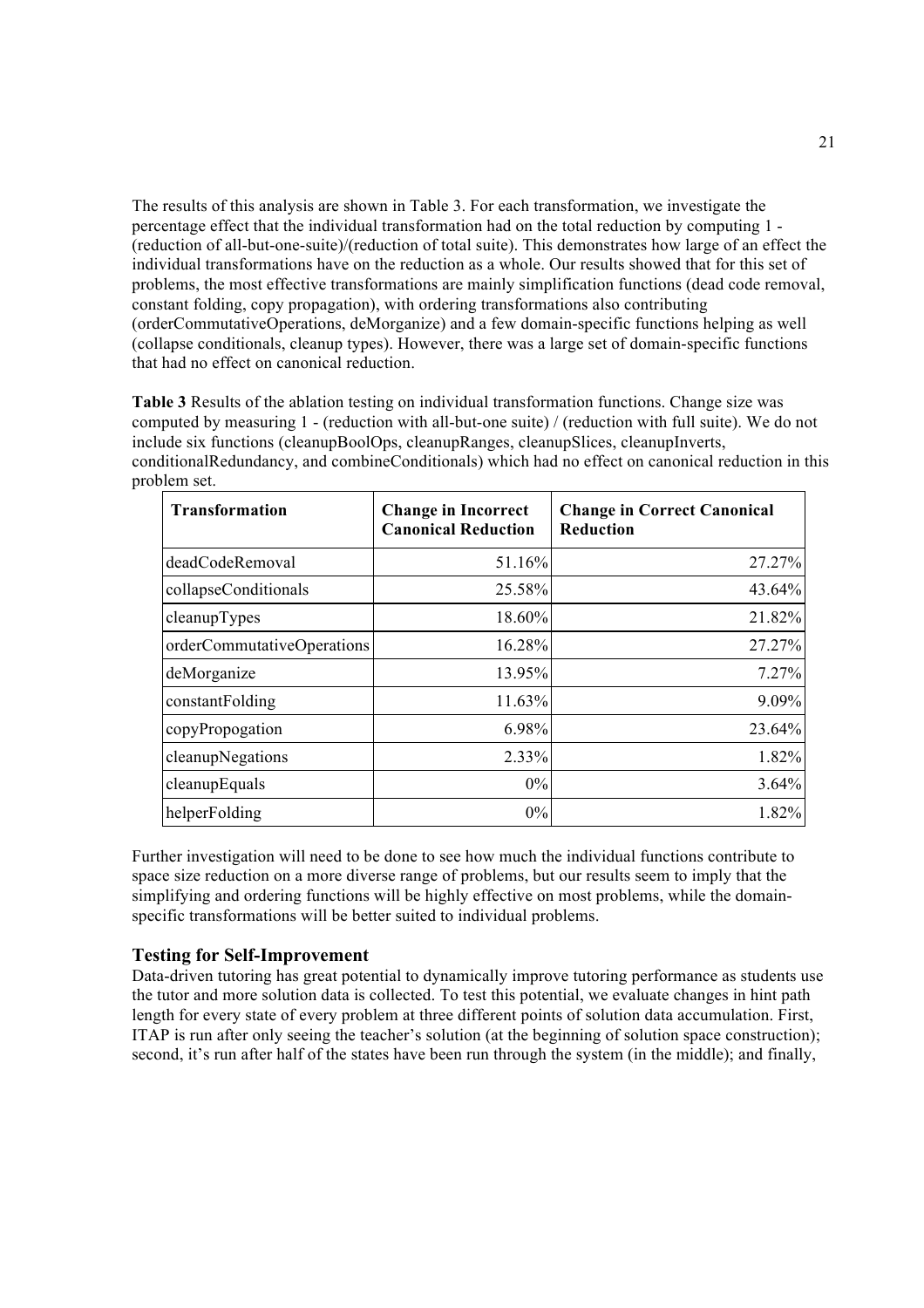it's run after every other state has been inserted into the solution space (at the end). All of these path lengths can be compared to a gold standard path length, which we define to be the minimum length path seen in the 20-random-iteration test done before. We use this random minimum length as a gold standard because randomizing the path lengths tends to create best possible cases for the solution spaces, resulting in a few low-length hint chains.

The results from this evaluation are shown in Table 4. There is improvement in ITAP's performance once more states have been seen, as the average path length goes from 6.57 at the start to 5.55 at the middle. However, there is no large improvement between middle and end (5.55 to 5.18), which is unexpected. Furthermore, there are several problems which seem to get worse in performance the more states they are given (such as willPass and firstHalf).

| problem               | <b>Function</b> | <b>Start</b> | <b>Middle</b> | End  | <b>Gold Standard</b> |
|-----------------------|-----------------|--------------|---------------|------|----------------------|
| avocados              | 8               | 4.94         | 4.91          | 4.71 | 4.66                 |
| canDrinkAlcohol       | $\overline{7}$  | 3.62         | 3.54          | 3.54 | 3.54                 |
| firstHalf             | $\overline{4}$  | 2.39         | 2.42          | 2.58 | 2.29                 |
| hasTwoDigits          | 8               | 6.67         | 6.47          | 5.27 | 5.27                 |
| isCandyShopOpen       | 11              | 4.71         | 3.38          | 2.43 | 2.38                 |
| <b>isLowerCase</b>    | 8               | 7.26         | 6.84          | 6.74 | 5.11                 |
| isNegative            | $\overline{4}$  | 2.80         | 2.80          | 2.80 | 2.80                 |
| <b>isNotConnected</b> | 8               | 5.87         | 5.73          | 5.45 | 5.45                 |
| isWeekend             | 8               | 6.76         | 7.04          | 6.76 | 5.80                 |
| onlyOneTrue           | 10              | 9.00         | 6.25          | 7.50 | 4.00                 |
| onlyTwoTrue           | 17              | 17.92        | 12.50         | 9.80 | 7.35                 |
| overNineThousand      | $\overline{4}$  | 3.46         | 3.38          | 3.46 | 2.85                 |
| teenagedNotPrime      | 11              | 9.48         | 8.57          | 8.43 | 7.62                 |
| willPass              | $\overline{4}$  | 3.50         | 4.00          | 4.00 | 3.50                 |
| withinFive            | 12              | 10.24        | 5.35          | 4.18 | 2.65                 |
| Average               | 8.27            | 6.57         | 5.55          | 5.18 | 4.35                 |

**Table 4** Results from the solution space size test, with average path lengths at start, middle, and end.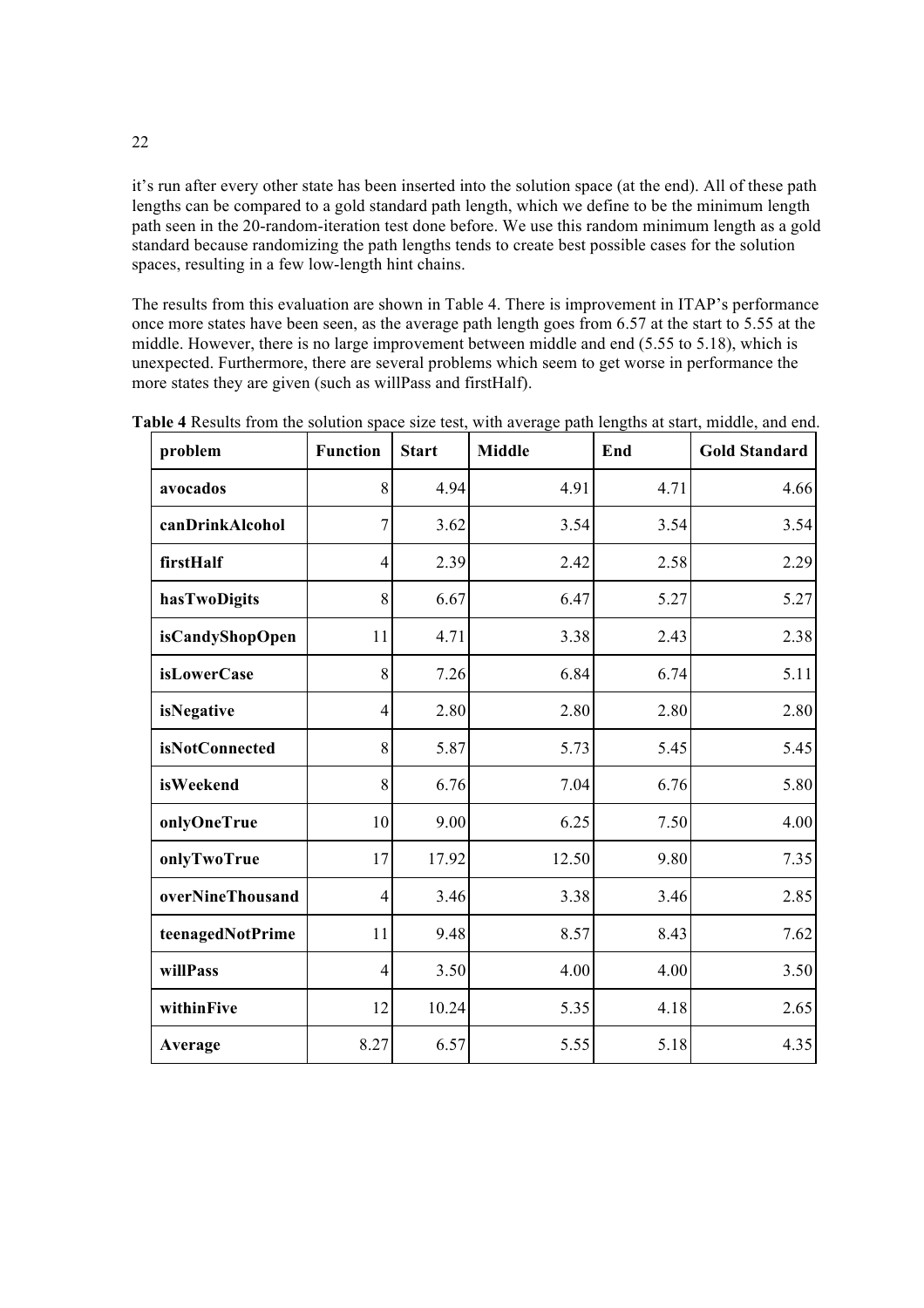Further analysis revealed a strong correlation between the length of the original solution and the reduction in the path length between start and end states, where reduction was measured as (1 - end length/start length) ( $r = 0.8182$ ). There is also a good correlation between the start path length and the reduction size  $(r = 0.6477)$ . These correlations imply that personalized hint generation has more room for improvement on more complex problems; with simpler problems, hint generation can achieve high-level performance with only one provided solution.

## **DISCUSSION**

Data-driven hint generation in vast problem spaces is difficult due to the variety of possible paths through the solution space. We have been exploring whether it is possible to rapidly build a viable abstract solution space with enough paths to give students personalized next-step hints that are adaptive to their particular strategy. We are particularly interested in whether abstract solution spaces can be constructed without a large amount of student solution data for each programming problem given, as this could support rapid tutor development. We have made progress toward these ambitious goals by implementing a three step strategy that involves state abstraction (the process of reducing syntactic variability in code states), path construction (determining which steps a student should take to improve their solution), and state reification (re-individualizing the resulting edits into personalized hint messages).

In prior work, we demonstrated that state abstraction can reduce the space by around 50% for a variety of reasonably complex programming problems (Rivers and Koedinger 2012). We also demonstrated that path construction can identify personalized goal states and generate macro-level edits for any given states (Rivers and Koedinger 2014). In this paper, we introduced the state reification algorithm that is critical for the system to personalize next-step hints which are computed in the abstract space, putting the edits into the concrete structure of the individual student's solution. We also presented an analytic evaluation of the combined system, ITAP, with respect to how well it can provide personalized hints, how much data is needed, and how quickly the system improves as data is added.

Through our evaluations we have demonstrated that ITAP has great potential for fast generation of solution spaces by showing the existence of hint chains even given single-state solution spaces. We demonstrated that ITAP can generate a path to a correct solution from almost any state. We also showed that the paths constructed become shorter and more efficient as more states are added to the solution space, due to better mapping of states to their individualized goal states. This led to more personalized hint chains which provided hints which led to the student needing to remove less of their original code. Together, these findings demonstrate that we have met our goal: we can create a datadriven tutor rapidly by starting with a small amount of data, and then watch as it improves over time as more data is collected.

## **Limitations**

The current results are promising, but the evaluation revealed some limitations that, if addressed, could further improve ITAP. First, while our overall results for self-improvement show that improvement happens as more data is gathered, there are individual functions where hint chains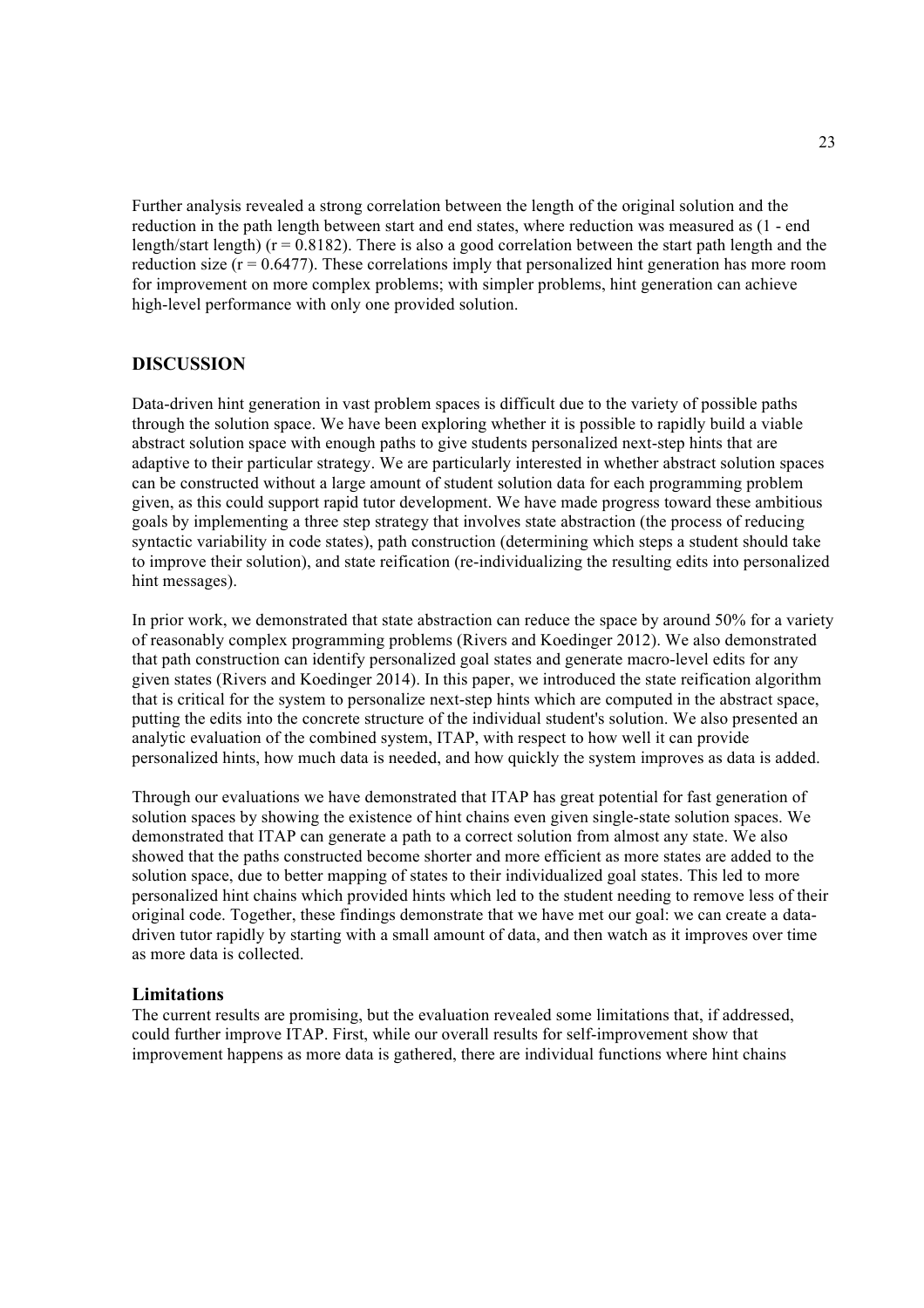actually grow longer when more data is available. Further exploration of the data has shown that the longer hint chains are primarily caused by state representation problems that arise while doing tokenby-token hint chaining. Sometimes, token edits which occur in the abstract space are mapped back to individual states, then re-canonicalized into a different state than they inhabited before (see Figure 16). This problem generally occurs whenever an edit changes the *type* of an expression, which can invalidate many canonicalizing transformations. As a result, the goal state for the code can change halfway through hint chaining, resulting in some edits which are not necessary for the final goal.



**Fig. 16** A case where efficient path construction breaks down. The original state (s1) is mapped into the abstract space as a1, and given a path to follow to reach a3. When a2 is reified back into the original context, it becomes s2, and when s2 is canonicalized, it becomes a4. This results in the goal state changes from a3 to a5, resulting in some edits that are unnecessary.

To demonstrate how this can happen, we provide the following example. A student solving the problem isWeekend asks for a hint on the program labeled *s1* in Figure 17, which uses an unnecessary *if* statement. This program is canonicalized into a simpler version in the abstract solution space (program *a1*). Note that this transformation checks that the condition of the *if* statement,  $v\hat{\theta} = -$ *"Saturday"*, is of the boolean type (which is *not* necessary in Python). The path construction algorithm identifies that the next step should change to program *a2* (to add another condition using an *or* statement). State reification creates a concrete version of *a2* that is otherwise like the student's original approach in *s1* (using an *if* statement). The result is program *s2*.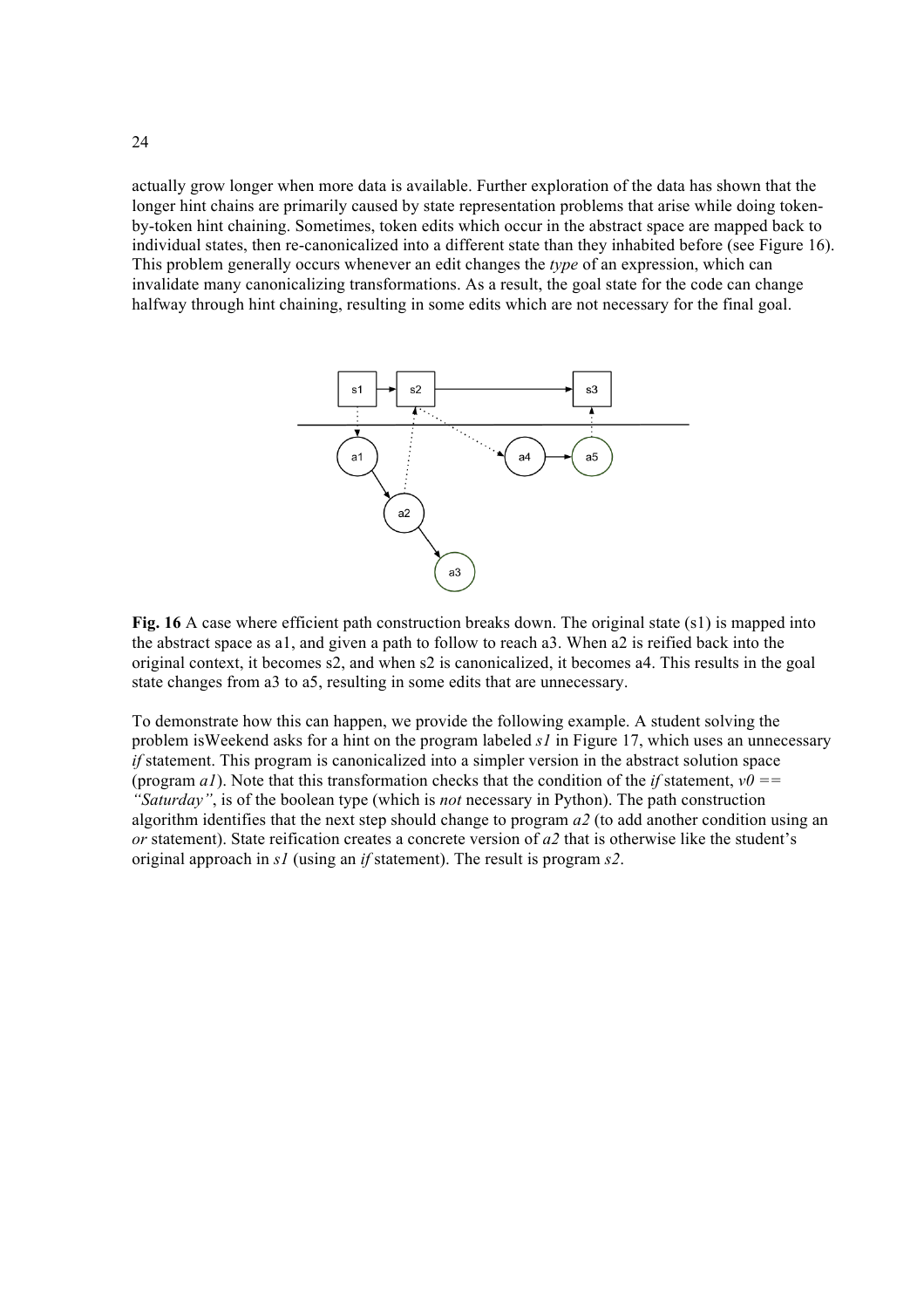

**Fig. 17** Further demonstration of a potential breakdown in path construction between concrete and abstract spaces. Program s1 is the original concrete code, a1 is the canonicalized version, a2 is the next step in the abstract space, and s2 is the next step in the concrete space.

When program *s2* in Figure 17 is canonicalized, the *if* statement can no longer be collapsed, because the test in the *if* statement does not have a guaranteed boolean type (Python *or* expressions return the first 'true-ish' value, which could be True, or could be '[insert code here]'). Therefore, the abstract version of this code statement would be mapped to a different location in the solution space, and could thus be assigned a different goal state.

This breakdown is also the cause of the small number of cases where the system was not able to generate paths from the original state to the goal state, the problem that plagued onlyTwoTrue in our evaluation. Our investigations showed that all of these states were suffering from loops between the individual and abstract state spaces, which generated pairs of edits that kept undoing each other (see Figure 18). Such looping is rare in the current evaluation  $($  < 1% of states) and seems to only happen when expressions are reorderable in one piece of code but not reorderable in another. This only occurs in highly complex boolean expressions (the kind that commonly appear in solutions to onlyTwoTrue).



**Fig. 18** A case where path construction fails due to an infinite loop between the two spaces, caused by the canonicalization and individualization of states.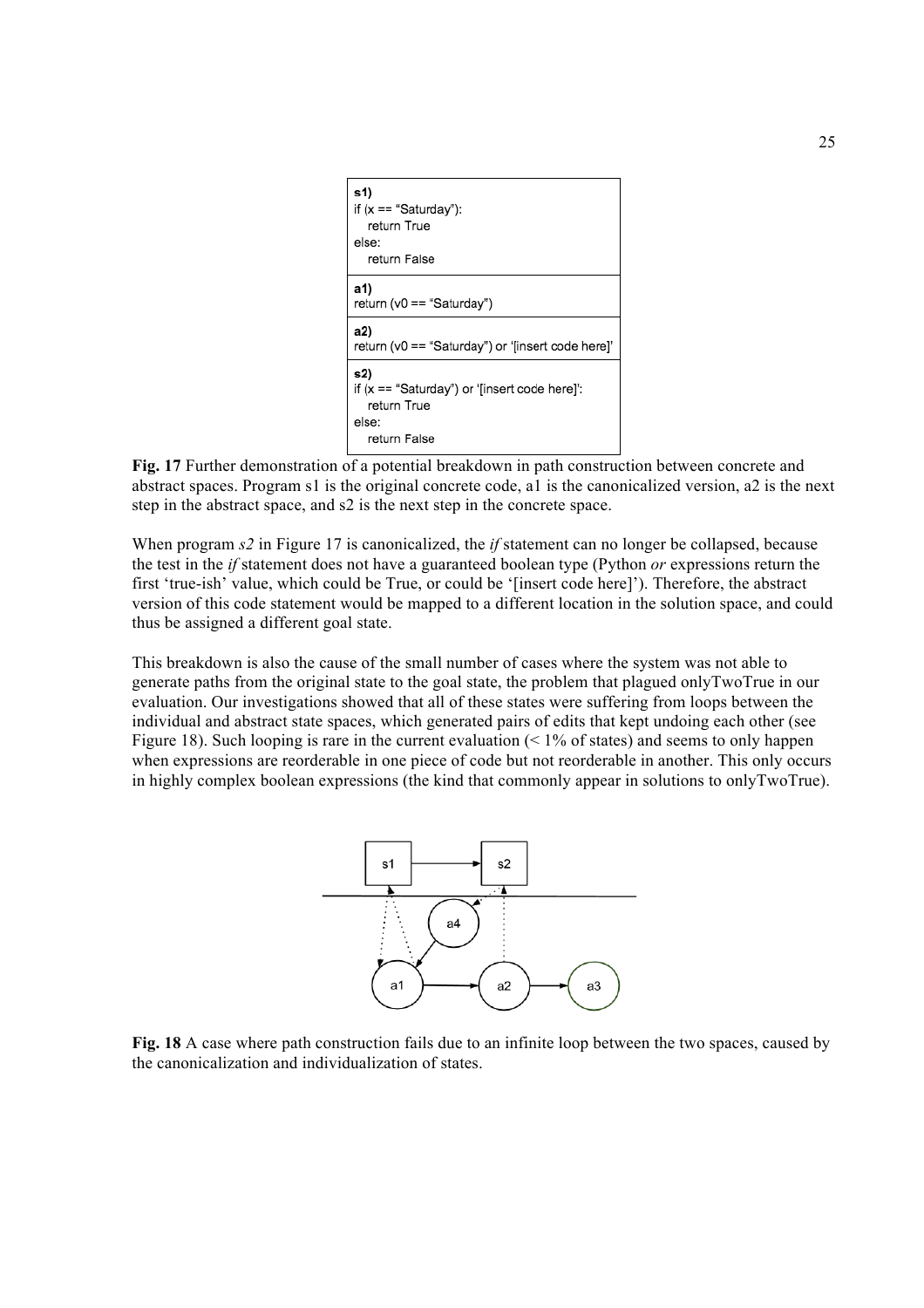One of the possible ways to fix this problem is to run a version of path construction on the concrete states (without any canonicalizing transformations). Paths in the concrete space do not change due to state representation as edits are made. ITAP can than select the shorter of the generated concrete or abstract path as the final path to use. Another solution can involve tracking the previous code states a student has submitted, and refusing to let the path construction algorithm change the goal state that was originally assigned.

One limitation of this evaluation is that it was done with a small set of students and only on relatively simple problems that mostly covered boolean logic and comparisons, with some if statements used as well. It is certainly possible that some of our results may differ when given problems that require more lengthy code, and further evaluation will need to be done to determine if this is the case. However, we have shown in past analyses that the base functionality of canonicalization and path construction work just as well for more complex problems (Rivers and Koedinger 2012, 2014), so there is promise for future analyses.

There are also a few more general limitations of the ITAP system. First, the current system only works for programs which are syntactically correct and parseable, so it cannot help students who are struggling with syntax. We are currently investigating potential extensions to ITAP that could support syntax hints as well. We focused on semantic errors first because they are arguably a bigger barrier for learners -- an investigation into a large corpus of student code-writing data has shown that semantic errors are a more serious challenge to novices than syntax errors, since they take much longer to fix (Altadmri and Brown 2015).

Another major limitation of this method is that it relies on the existence of test cases that can measure the correctness of solutions. Though there are a large number of programming problems which can easily be tested using input/output sets, there are many other problems which are difficult to test; for example, graphical assignments, interactive programs, and programs using randomization. It would be possible to use a simplified version of the path construction algorithm to provide hints for these problems based on a handful of instructor-provided correct states, but such a system could not be selfimproving (as it could not add new correct solutions on its own). And of course, we would not be able to provide hints for any problem where 'correctness' is an open-ended concept- for example, a task where students use a graphics package to draw their own names. Many creative tasks fall into this category, and supporting students who are working on them is still an open problem.

Finally, and most importantly, we have only provided a technical evaluation for the algorithms in this paper. Though this evaluation demonstrates the potential of ITAP, it cannot measure how students will react to automatically-generated hints, or whether hints will increase or expedite learning. Positive evaluation of the similar Hint Factory approach indicates a high likelihood that ITAP will improve learning (Stamper et al. 2011). Nevertheless, we intend to run an experimental analysis to determine how effective data-driven tutoring is at enhancing learning in real classrooms. We also plan to evaluate the appropriateness of the generated hint messages by contrasting them to messages generated by real TAs in a future study.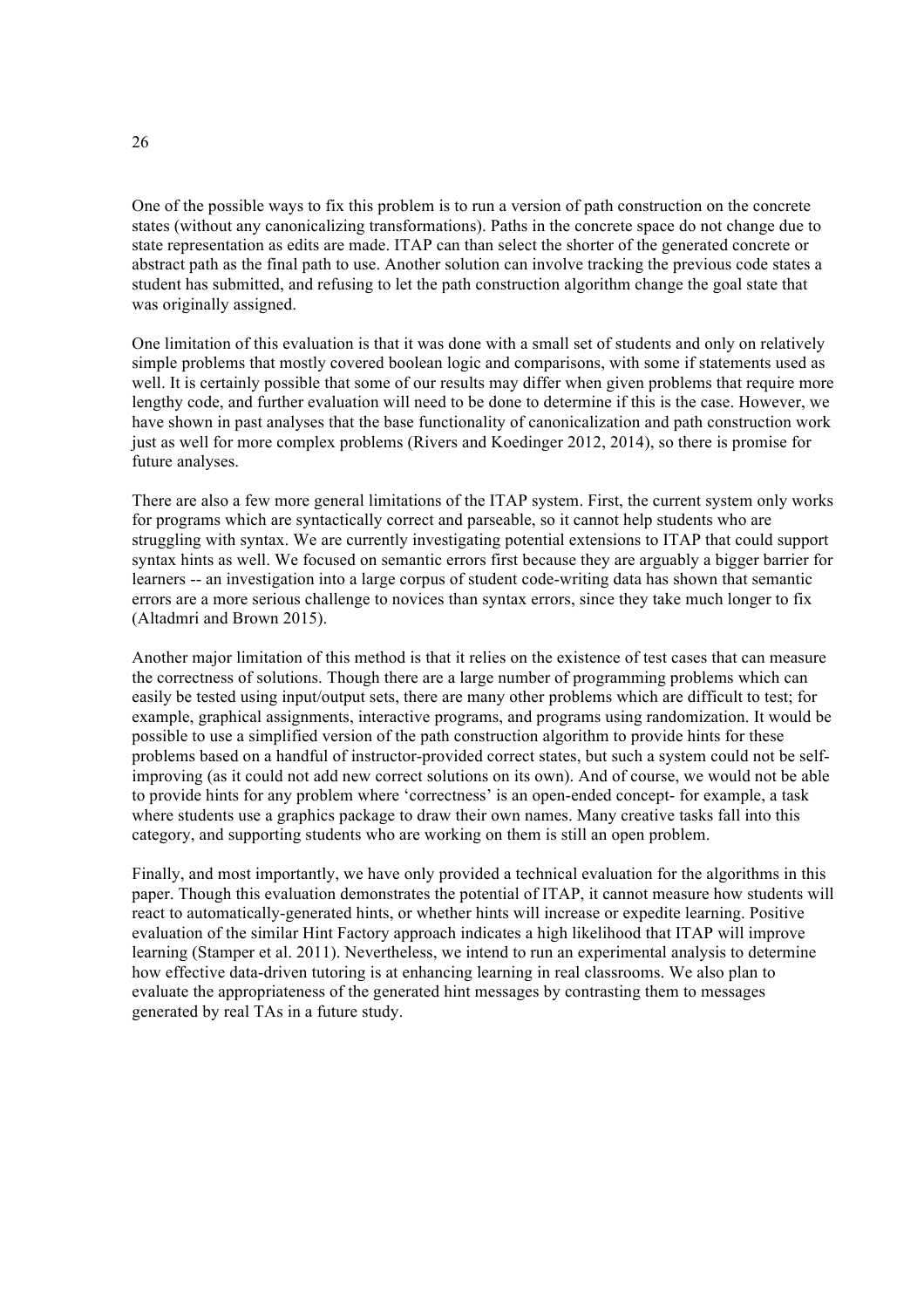#### **Future Work**

Throughout this paper, we have described a set of algorithms which can provide hint generation for ITAP, a data-driven tutoring system. Next-step hints are highly valuable in ITS frameworks, but they are not the only required component. In his paper on the structure of tutoring systems, VanLehn (2006) identifies an 'outer loop' and an 'inner loop' which, when put together, create a tutoring system. While our system can handle the inner loop (using test cases for feedback), we do not yet support an outer loop which can create an overall student model and intelligently choose which problems to show to the student. Other researchers have demonstrated that data-driven outer loop creation can be done by automatically extracting knowledge components from programming problems (Hosseini and Brusilovsky 2013) and automatically improving knowledge component models (Koedinger et al. 2012). Such outer loop development could be combined with our inner loop to create a more completely adaptive system.

We are also interested in investigating how state abstraction, path construction, and hint reification can be used in different ways to give students different kinds of feedback. There is great potential in using canonicalizing functions to identify inefficient student code, and path construction could be modified to help students with already-correct solutions improve style, or efficiency, or anything else that the teacher thinks is valuable. We hope to eventually expand on these ideas, to increase the range of types of feedback students can get while learning to program.

In our upcoming work, we plan to run a large-scale randomized control trial to test ITAP with students who are working on practice problems that cover a range of different topics and complexities in order to determine whether having access to hints has beneficial effects on student performance. We plan to use this evaluation to more closely examine how students interact with feedback and hints, which will inform how we design the help systems of the future. We also want to determine whether we can make personalized intelligent tutoring more accessible to teachers by making it easy for them to build tutors quickly using their own problems. If this outreach to teachers succeeds, it may make intelligent tutoring more accessible to teachers, which could result in greater usage of personalized education across education as a whole.

#### **Acknowledgements**

This work was supported in part by Graduate Training Grant awarded to Carnegie Mellon University by the Department of Education (# R305B090023) and by the Pittsburgh Science of Learning Center, which is supported by the National Science Foundation (#SBE-0836012).

#### **REFERENCES**

Altadmri, A., & Brown, N. C. (2015). 37 Million Compilations: Investigating Novice Programming Mistakes in Large-Scale Student Data. In *Proceedings of the 46th ACM Technical Symposium on Computer Science Education* (pp. 522-527).

Anderson, J. R., Conrad, F. G., & Corbett, A. T. (1989). Skill acquisition and the LISP tutor. *Cognitive Science*, 13(4), 467-505.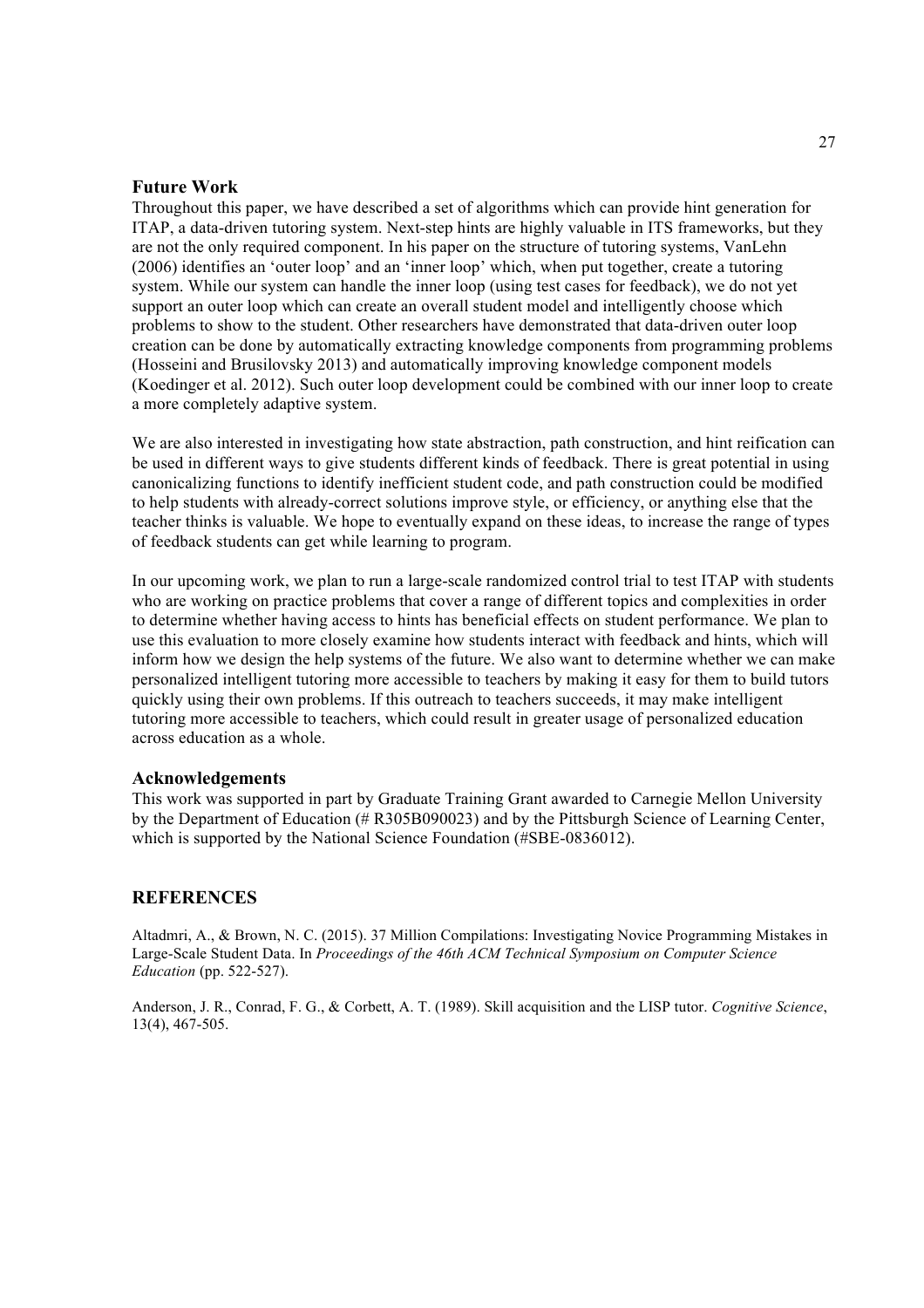Barnes, T., & Stamper, J. (2008). Toward Automatic Hint Generation for Logic Proof Tutoring Using Historical Student Data. In *Proceedings of the 9th international conference on Intelligent Tutoring Systems* (pp. 373-382).

Carter, J., Dewan, P., & Pichiliani, M. (2015). Towards Incremental Separation of Surmountable and Insurmountable Programming Difficulties. In *Proceedings of the 46th ACM Technical Symposium on Computer Science Education* (pp. 241-246).

Corbett, A. T., & Anderson, J. R. (2001). Locus of feedback control in computer-based tutoring: Impact on learning rate, achievement and attitudes. In *Proceedings of the SIGCHI conference on Human factors in computing systems* (pp. 245-252).

Corbett, A. T., Koedinger, K. R., & Anderson, J. R. (1997). Intelligent tutoring systems. In Helander, M. G., Landauer, T. K., & Prabhu, P. V. (Ed.s) *Handbook of Human-Computer Interaction*, (pp. 849-874).

Eagle, M., Johnson, M., & Barnes, T. (2012). Interaction Networks: Generating High Level Hints Based on Network Community Clustering. In *Proceedings of the 5th International Conference on Educational Data Mining* (pp. 164-167).

Eagle, M., & Barnes, T. (2013). Evaluation of automatically generated hint feedback. In *Proceedings of the 6th International Conference on Educational Data Mining* (pp. 372-374).

Folsom-Kovarik, J. T., Schatz, S., & Nicholson, D. (2010). Plan ahead: Pricing ITS learner models. In *Proceedings of the 19th Behavior Representation in Modeling & Simulation (BRIMS) Conference* (pp. 47-54).

Fossati, D., Di Eugenio, B., Ohlsson, S., Brown, C., Chen, L., & Cosejo, D. (2009). I learn from you, you learn from me: How to make iList learn from students. In *Proceedings of the 2009 conference on Artificial Intelligence in Education: Building Learning Systems that Care: From Knowledge Representation to Affective Modelling* (pp. 491-498).

Gerdes, A., Jeuring, J. T., & Heeren, B. J. (2010). Using strategies for assessment of programming exercises. In *Proceedings of the 41st ACM technical symposium on Computer science education* (pp. 441-445).

Gerdes, A., Jeuring, J., & Heeren, B. (2012). An interactive functional programming tutor. In *Proceedings of the 17th ACM annual conference on Innovation and technology in computer science education* (pp. 250-255).

Gross, S., Mokbel, B., Paassen, B., Hammer, B., & Pinkwart, N. (2014). Example-based feedback provision using structured solution spaces. *International Journal of Learning Technology 10*, 9(3), 248-280.

Hicks, A., Peddycord III, B., & Barnes, T. (2014). Building Games to Learn from Their Players: Generating Hints in a Serious Game. In *Proceedings of the 12th international conference on Intelligent Tutoring Systems* (pp. 312-317).

Hosseini, R., & Brusilovsky, P. (2013). JavaParser: A fine-grain concept indexing tool for java problems. In *The First Workshop on AI-supported Education for Computer Science (AIEDCS 2013)* (pp. 60-63).

Kimball, R. (1982). A self-improving tutor for symbolic integration. In *Intelligent tutoring systems (Vol. 1)*.

Koedinger, K. R., McLaughlin, E. A., & Stamper, J. C. (2012). Automated Student Model Improvement. In *Proceedings of the 5th International Conference on Educational Data Mining* (pp. 17-24).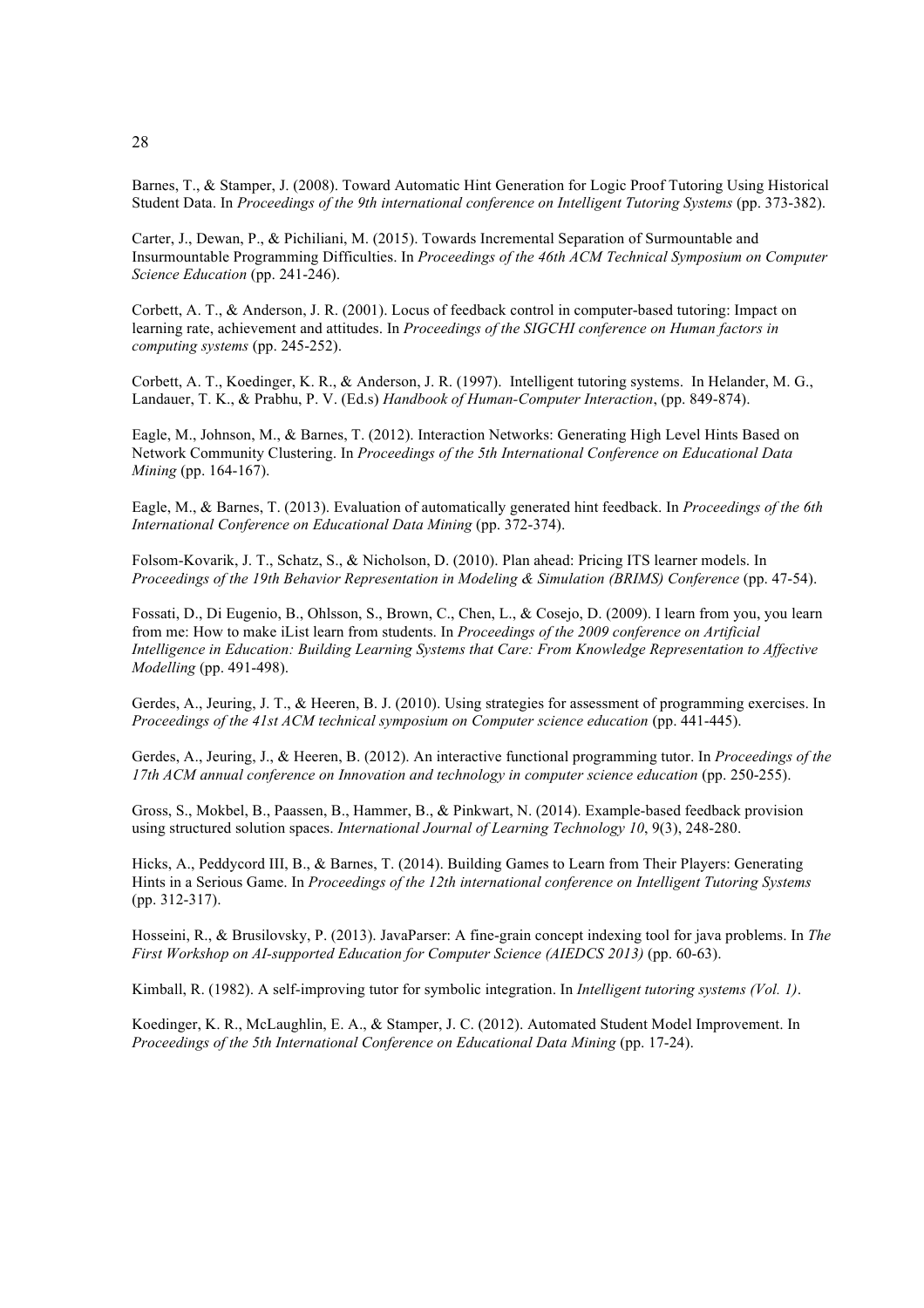Lazar, T., & Bratko, I. (2014). Data-Driven Program Synthesis for Hint Generation in Programming Tutors. In *Proceedings of the 12th international conference on Intelligent Tutoring Systems* (pp. 306-311).

Le, N. T., & Menzel, W. (2007). Using constraint-based modelling to describe the solution space of ill-defined problems in logic programming. In *Proceedings of the 6th international conference on Advances in web based learning* (pp. 367-379).

Le, N. T., Strickroth, S., Gross, S., & Pinkwart, N. (2013). A review of AI-supported tutoring approaches for learning programming. In *Advanced Computational Methods for Knowledge Engineering* (pp. 267-279).

McLaren, B.M., Koedinger, K.R., Schneider, M., Harrer, A., & Bollen, L. (2004). Bootstrapping Novice Data: Semi-Automated Tutor Authoring Using Student Log Files. In *the Proceedings of the Workshop on Analyzing Student-Tutor Interaction Logs to Improve Educational Outcomes, Seventh International Conference on Intelligent Tutoring Systems (ITS-2004)*.

Min, W., Mott, B., & Lester, J. (2014). Adaptive Scaffolding in an Intelligent Game-Based Learning Environment for Computer Science. In *Proceedings of the Second Workshop on AI-supported Education for Computer Science (AIEDCS 2014)* (pp. 41-50).

Moghadam, J. B., Choudhury, R. R., Yin, H., & Fox, A. (2015). AutoStyle: Toward Coding Style Feedback at Scale. In *Proceedings of the Second (2015) ACM Conference on Learning@Scale* (pp. 261-266).

Peddycord III, B., Hicks, A., & Barnes, T. (2014). Generating Hints for Programming Problems Using Intermediate Output. In *Proceedings of the 7th International Conference on Educational Data Mining* (pp. 92- 98).

Perelman, D., Gulwani, S. & Grossman, D. (2014). Test-Driven Synthesis for Automated Feedback for Introductory Computer Science Assignments. In *Data Mining for Educational Assessment and Feedback (ASSESS 2014)*.

Piech, C., Sahami, M., Huang, J., & Guibas, L. (2015). Autonomously Generating Hints by Inferring Problem Solving Policies. In *Proceedings of the Second (2015) ACM Conference on Learning@Scale* (pp. 195-204).

Razzaq, L., Heffernan, N. T., & Lindeman, R. W. (2007). What Level of Tutor Interaction is Best?. In *Proceedings of the 2007 conference on Artificial Intelligence in Education: Building Technology Rich Learning Contexts That Work* (pp. 222-229).

Rivers, K., & Koedinger, K. R. (2012). A canonicalizing model for building programming tutors. In *Proceedings of the 11th international conference on Intelligent Tutoring Systems* (pp. 591-593).

Rivers, K., & Koedinger, K. R. (2014). Automating hint generation with solution space path construction. In *Proceedings of the 12th international conference on Intelligent Tutoring Systems* (pp. 329-339).

Shih, B., Koedinger, K. R., & Scheines, R. (2011). A response time model for bottom-out hints as worked examples. *Handbook of educational data mining*, 201-212.

Singh, R., Gulwani, S. & Solar-Lezama, A. (2013). Automated feedback generation for introductory programming assignments. In *Proceedings of the 34th ACM SIGPLAN conference on Programming language design and implementation* (pp. 15-26).